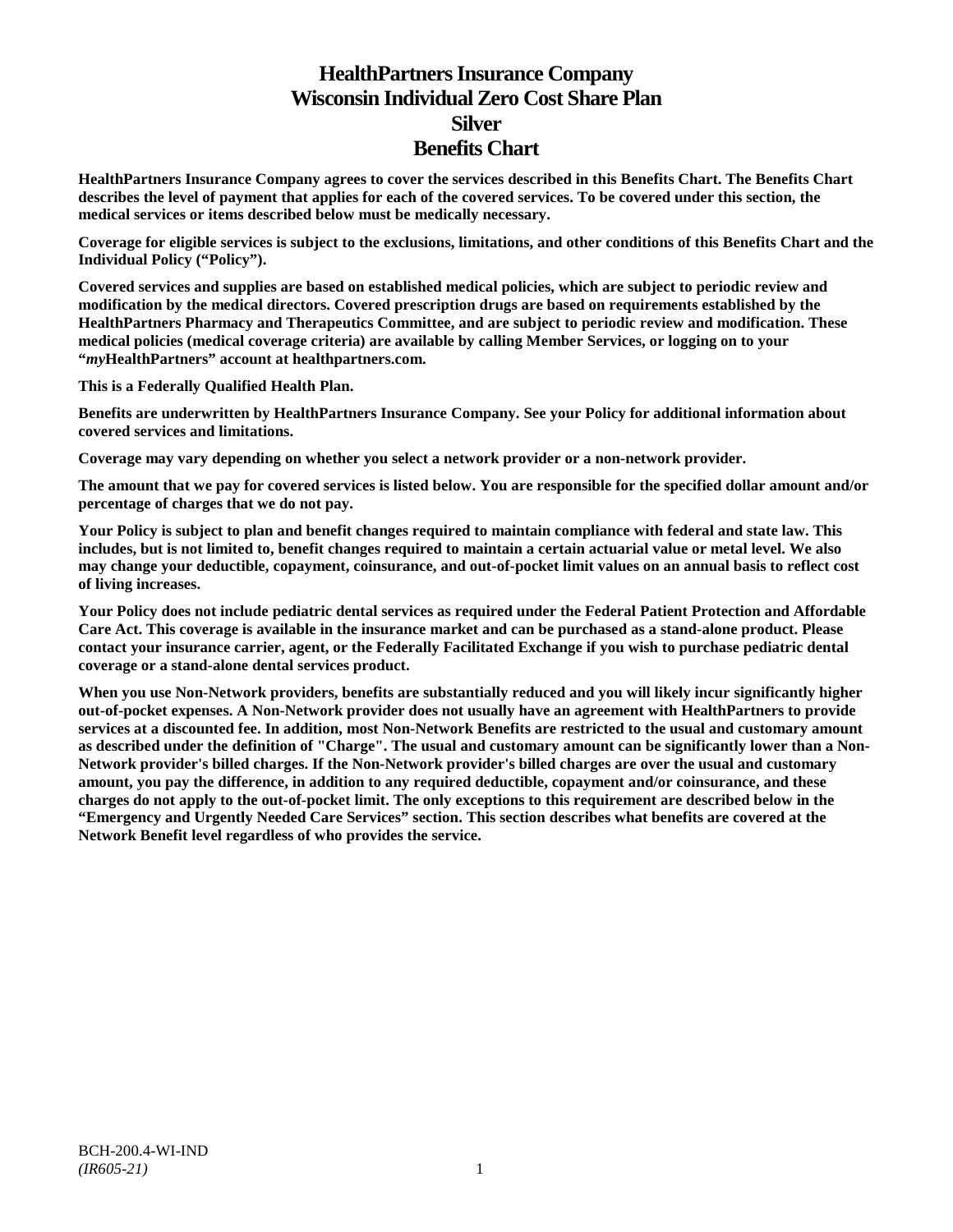# **These definitions apply to the Benefits Chart. They also apply to your Policy.**

| <b>Biosimilar Drug:</b> | A prescription drug, approved by the Food and Drug Administration (FDA), that the FDA has<br>determined is biosimilar to and interchangeable with a biological brand name drug. Biosimilar<br>drugs are not considered generic drugs and are not covered under the generic drug benefit.                                                                                                                                                                                                                                                                                                                                     |
|-------------------------|------------------------------------------------------------------------------------------------------------------------------------------------------------------------------------------------------------------------------------------------------------------------------------------------------------------------------------------------------------------------------------------------------------------------------------------------------------------------------------------------------------------------------------------------------------------------------------------------------------------------------|
| <b>Brand Name Drug:</b> | A prescription drug, approved by the Food and Drug Administration (FDA), that is manufactured,<br>sold or licensed for sale under a trademark by the pharmaceutical company that originally<br>researched and developed the drug. Brand name drugs have the same active-ingredient formula as<br>the generic version of the drug. However, generic drugs are manufactured and sold by other drug<br>manufacturers and are generally not available until after the patent on the brand name drug has<br>expired. A few brand name drugs may be covered at the generic benefit level if this is indicated on<br>the formulary. |
| <b>Calendar Year:</b>   | This is the 12-month period beginning 12:01 A.M. Central Time, on January 1, and ending 12:00<br>A.M. Central Time of the next following December 31.                                                                                                                                                                                                                                                                                                                                                                                                                                                                        |
| Charge:                 | For covered services delivered by a network provider, this is the provider's discounted fee for a<br>given medical/surgical service, procedure or item.                                                                                                                                                                                                                                                                                                                                                                                                                                                                      |
|                         | For covered services delivered by non-network providers, a contracted rate may apply if such<br>arrangement is available to HealthPartners.                                                                                                                                                                                                                                                                                                                                                                                                                                                                                  |
|                         | For the Usual and Customary Charge for covered services delivered by non-network providers,<br>our payment is calculated using one of the following options to be determined at HealthPartners'<br>discretion: 1) a percentage of the Medicare fee schedule; 2) a comparable schedule if the service is<br>not on the Medicare fee schedule; or 3) a commercially reasonable rate for such service.                                                                                                                                                                                                                          |
|                         | The Usual and Customary Charge is the maximum amount allowed that we consider in the<br>calculation of the payment of charges incurred for certain covered services. You must pay for any<br>charges above the usual and customary charge, and they do not apply to the out-of-pocket limit.                                                                                                                                                                                                                                                                                                                                 |
|                         | A charge is incurred for covered ambulatory medical and surgical services, on the date the service<br>or item is provided. A charge is incurred for covered inpatient services, on the date of admission to<br>a hospital. To be covered, a charge must be incurred on or after your effective date and on or<br>before the termination date.                                                                                                                                                                                                                                                                                |
| Copayment/Coinsurance:  | The specified dollar amount, or percentage, of charges incurred for covered services, which we do<br>not pay, but which you must pay, each time you receive certain medical services, procedures or<br>items. Our payment for those covered services or items begins after the copayment or coinsurance<br>is satisfied. Covered services or items requiring a copayment or coinsurance are specified in this<br>Benefits Chart.                                                                                                                                                                                             |
|                         | For services provided by a network provider:                                                                                                                                                                                                                                                                                                                                                                                                                                                                                                                                                                                 |
|                         | An amount which is listed as a flat dollar copayment is applied to a network provider's discounted<br>charges for a given service. However, if the network provider's discounted charges for a service or<br>item is less than the flat dollar copayment, you will pay the network provider's discounted charge.<br>An amount which is listed as a percentage of charges or coinsurance is based on the network<br>provider's discounted charges, calculated at the time the claim is processed, which may include an<br>agreed upon fee schedule rate for case rate or withhold arrangements.                               |
|                         | For services provided by a Non-Network provider:                                                                                                                                                                                                                                                                                                                                                                                                                                                                                                                                                                             |
|                         | Any copayment or coinsurance is applied to the lesser of the provider's charges or the usual and<br>customary charge for a service.                                                                                                                                                                                                                                                                                                                                                                                                                                                                                          |
|                         | A copayment or coinsurance is due at the time a service is provided, or when billed by the<br>provider. The copayment or coinsurance applicable for a scheduled visit with a network provider<br>will be collected for each visit, late cancellation and failed appointment.                                                                                                                                                                                                                                                                                                                                                 |
|                         |                                                                                                                                                                                                                                                                                                                                                                                                                                                                                                                                                                                                                              |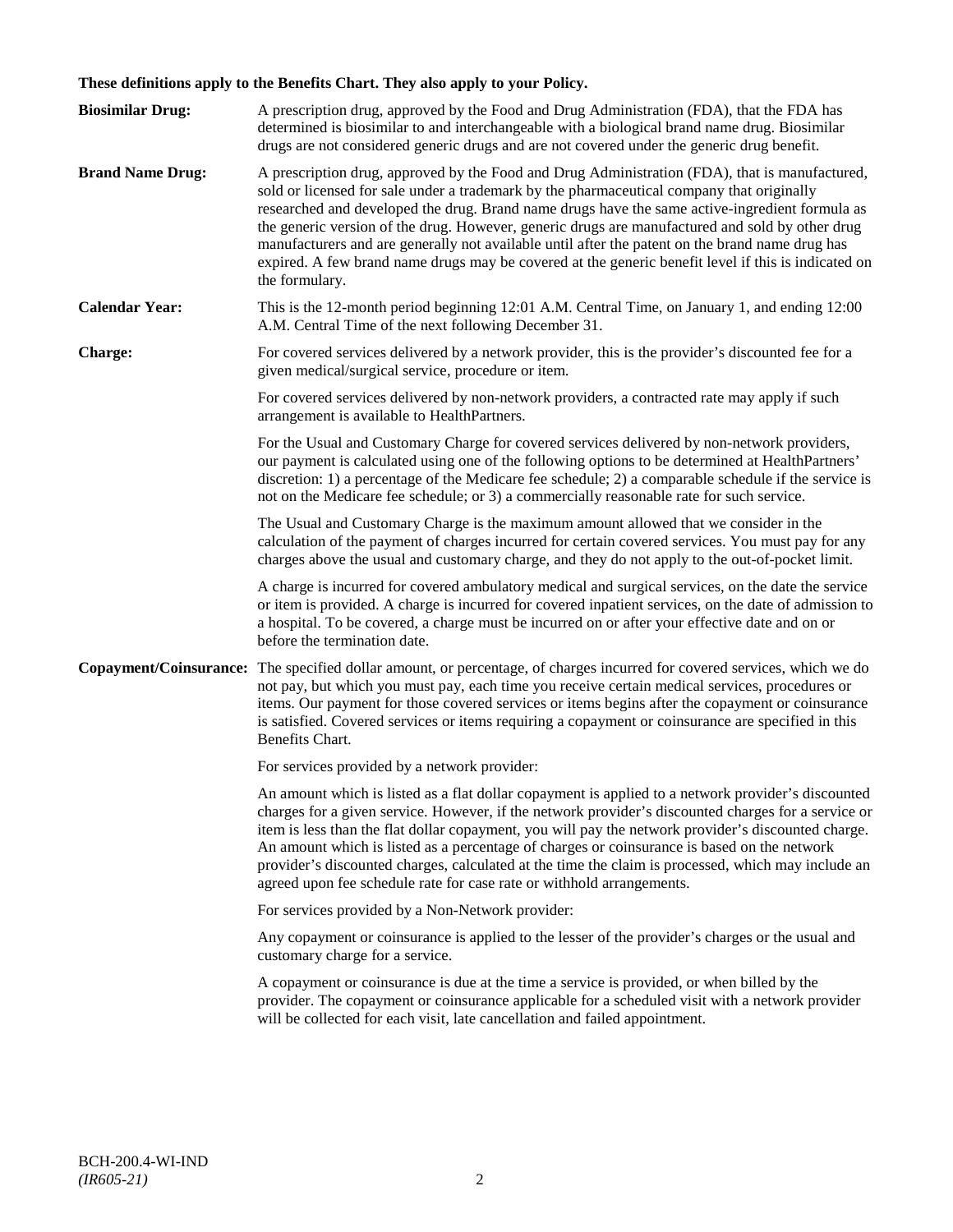| <b>Formulary:</b>           | This is a current list, which may be revised from time to time, of prescription drugs, medications,<br>equipment and supplies covered by us as indicated in this Benefits Chart which are covered at the<br>highest benefit level. Some drugs on the formulary may require prior authorization to be covered<br>as formulary drugs. The formulary, and information on drugs that require prior authorization, are<br>available by calling Member Services, or logging on to your "myHealthPartners" account at<br>healthpartners.com. |
|-----------------------------|---------------------------------------------------------------------------------------------------------------------------------------------------------------------------------------------------------------------------------------------------------------------------------------------------------------------------------------------------------------------------------------------------------------------------------------------------------------------------------------------------------------------------------------|
| <b>Generic Drug:</b>        | A prescription drug, approved by the Food and Drug Administration (FDA), that the FDA has<br>determined is comparable to a brand name drug product in dosage form, strength, route of<br>administration, quality, intended use and documented bioequivalence. Generally, generic drugs<br>cost less than brand name drugs. Some brand name drugs may be covered at the generic drug<br>benefit level if this is indicated on the formulary.                                                                                           |
|                             | <b>Non-Formulary Drug:</b> This is a prescription drug, approved by the Food and Drug<br>Administration (FDA), that is not on the formulary, is medically necessary and is not investigative<br>or experimental or otherwise excluded under your Policy.                                                                                                                                                                                                                                                                              |
| <b>Specialty Drug List:</b> | This is a current list, which may be revised from time to time, of prescription drugs, medications,<br>equipment and supplies, which are typically bio-pharmaceuticals. The purpose of a specialty drug<br>list is to facilitate enhanced monitoring of complex therapies used to treat specific conditions.<br>Specialty drugs are covered by us as indicated in this Benefits Chart. The specialty drug list is<br>available by calling Member Services, or logging on to your "myHealthPartners" account at<br>healthpartners.com. |
| virtuwell:                  | This is an online service that you may use to receive a diagnosis and treatment for certain routine<br>conditions, such as a cold and flu, ear pain and sinus infections. You may access the virtuwell web<br>site at virtuwell.com.                                                                                                                                                                                                                                                                                                  |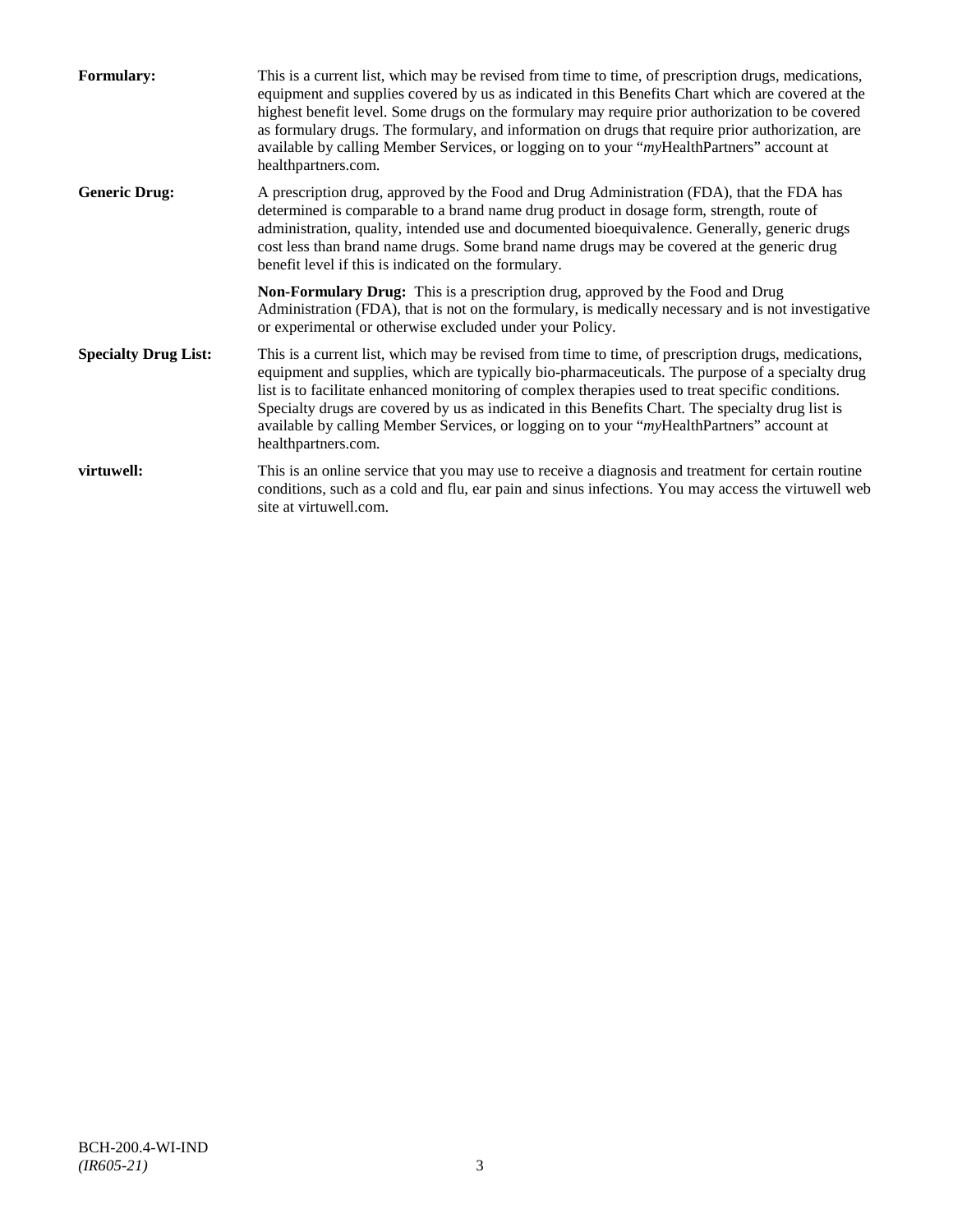# **DEDUCTIBLES AND OUT-OF-POCKET LIMITS**

# **Individual Calendar Year Deductible**

| <b>Network Benefits</b> | <b>Non-Network Benefits</b> |
|-------------------------|-----------------------------|
| None.                   | None.                       |

# **Family Calendar Year Deductible**

| <b>Network Benefits</b> | <b>Non-Network Benefits</b> |
|-------------------------|-----------------------------|
| None.                   | None.                       |

# **Individual Calendar Year Out-of-Pocket Limit**

| <b>Network Benefits</b> | <b>Non-Network Benefits</b> |
|-------------------------|-----------------------------|
| None.                   | None.                       |

# **Family Calendar Year Out-of-Pocket Limit**

| <b>Network Benefits</b> | <b>Non-Network Benefits</b> |
|-------------------------|-----------------------------|
| None.                   | None.                       |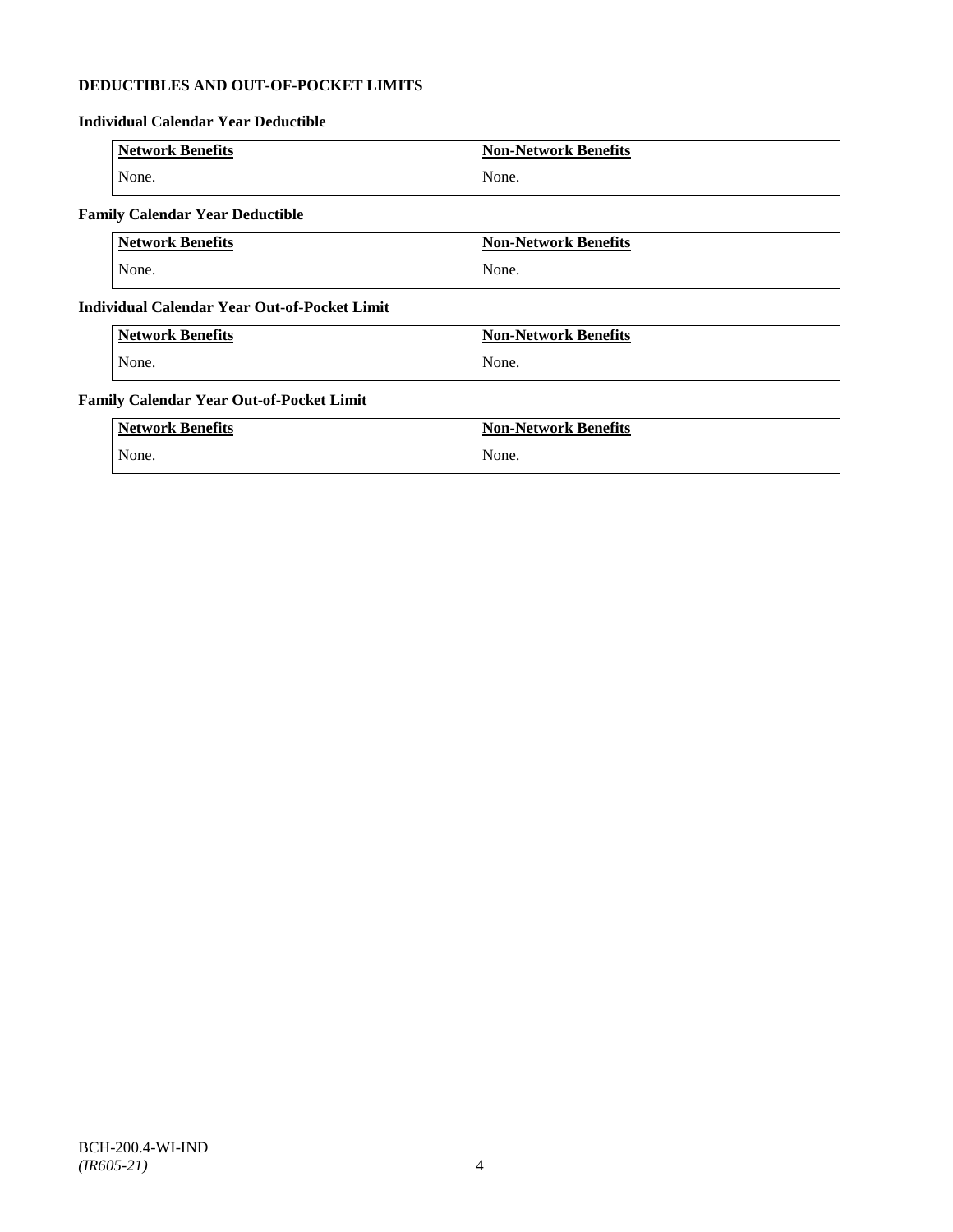# **AMBULANCE AND MEDICAL TRANSPORTATION**

# **Covered Services:**

We cover ambulance and medical transportation for medical emergencies and as shown below.

We also cover medically necessary, non-emergency transportation if it meets our medical coverage criteria.

Covered services are based on established medical policies, which are subject to periodic review and modification by the medical directors. These medical policies (medical coverage criteria) and applicable prior authorization requirements are available by calling Member Services, or logging on to your "*my*HealthPartners" account a[t healthpartners.com.](http://www.healthpartners.com/)

### **Ambulance and Medical Transportation (other than non-emergency fixed wing air ambulance transportation)**

| <b>Network Benefits</b> |                               | Non-Network Benefits  |
|-------------------------|-------------------------------|-----------------------|
|                         | 100% of the charges incurred. | See Network Benefits. |

### **Non-Emergency Fixed Wing Air Ambulance Transportation**

| <b>Network Benefits</b>       | <b>Non-Network Benefits</b>   |
|-------------------------------|-------------------------------|
| 100% of the charges incurred. | 100% of the charges incurred. |

### **Not Covered:**

See "Services Not Covered" in your Policy.

# **AUTISM TREATMENT**

# **Covered Services:**

Your network provider will coordinate the prior authorization process for any autism treatment services. You may call Member Services at 952-967-7540 or toll-free at 1-888-360-0622 if you have any questions or concerns regarding the authorization process.

Please call Member Services at 952-967-7540 or toll-free at 1-888-360-0622 to request authorization for autism treatment services from a Non-Network provider.

We cover prior authorized evidence-based intensive-level and non-intensive-level treatment of autism spectrum disorders (autism disorder, Asperger's syndrome or pervasive development disorder not otherwise specified).

Covered services are based on established medical policies, which are subject to periodic review and modification by the medical directors. These medical policies (medical coverage criteria) are available by calling Member Services, or logging on to your "*my*HealthPartners" account at [healthpartners.com.](http://www.healthpartners.com/)

**Intensive-Level Services for children diagnosed with autism spectrum disorders.** Intensive-level services must begin on or after two years of age and end before nine years of age. Intensive-level services, on average, are services provided for more than 20 hours of treatment per week. (The average number of hours a week is calculated over a 6-month period.)

| <b>Network Benefits</b>                  | <b>Non-Network Benefits</b>              |
|------------------------------------------|------------------------------------------|
| 100% of the charges incurred.            | 100% of the charges incurred.            |
| Limited to 235 visits per calendar year. | Limited to 235 visits per calendar year. |

The maximum number of visits is combined for Network Benefits and Non-Network Benefits.

#### **Intensive-Level Services Lifetime Maximum Benefit**

| <b>Network Benefits</b>                               | <b>Non-Network Benefits</b>                           |
|-------------------------------------------------------|-------------------------------------------------------|
| 4 years of cumulative services under this plan or any | 4 years of cumulative services under this plan or any |
| other plan.                                           | other plan.                                           |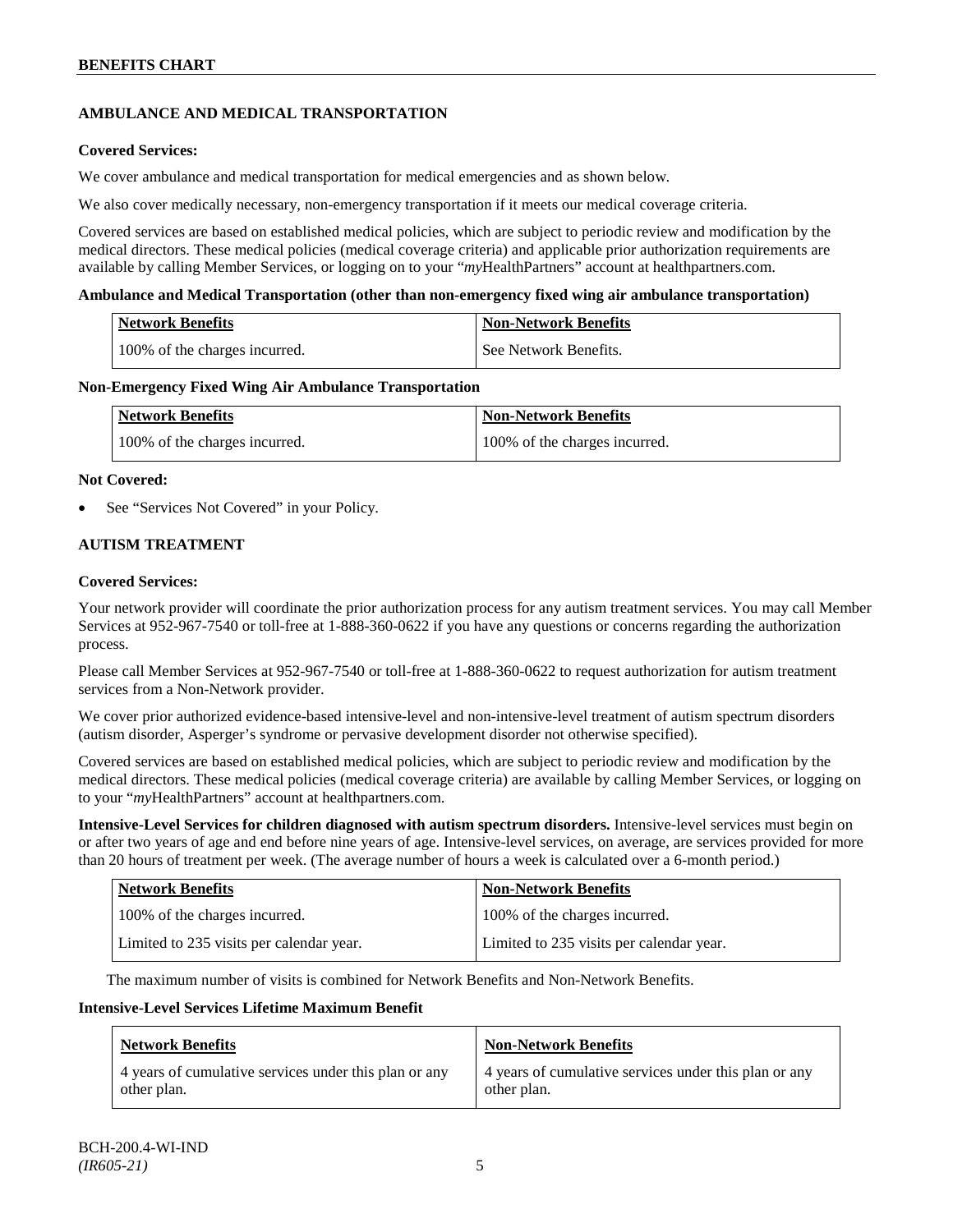# **Non-intensive-Level Services for Insureds diagnosed with autism spectrum disorders**

| Network Benefits                         | <b>Non-Network Benefits</b>              |
|------------------------------------------|------------------------------------------|
| 100% of the charges incurred.            | 100% of the charges incurred.            |
| Limited to 120 visits per calendar year. | Limited to 120 visits per calendar year. |

The maximum number of visits is combined for Network Benefits and Non-Network Benefits.

# **Not Covered:**

See "Services Not Covered" in your Policy.

# **BEHAVIORAL HEALTH SERVICES**

### **Covered Services:**

Covered services are based on established medical policies, which are subject to periodic review and modification by the medical directors. These medical policies (medical coverage criteria) are available by calling Member Services, or logging on to your "*my*HealthPartners" account at [healthpartners.com.](http://www.healthpartners.com/)

**Transitional Treatment Services.** These are services for the treatment of nervous or mental disorders, alcoholism or other drug abuse problems which are provided to an Insured in a less restrictive manner than are inpatient hospital services but in a more intensive manner than are outpatient services. Transitional treatment services are services offered by a provider, and certified by the Wisconsin Department of Health Services for each of the following (except the last bulleted item):

- Mental health services for covered adults in a day treatment program.
- Mental health services for covered children in a day hospital treatment program.
- Services for persons with chronic mental illness provided through a community support program.
- Residential treatment programs for alcohol and/or drug dependent covered persons.
- Alcohol and Other Drug Abuse (AODA) services in, a day treatment program.
- Services for persons who are experiencing a mental health crisis or who are in a situation likely to turn into a mental health crisis if support is not provided.
- Intensive outpatient programs for the treatment of psychoactive substance use disorders provided in accordance with the patient placement criteria of the American Society of Addiction Medicine.

# **Mental Health Services**

We cover services for mental health diagnoses as described in the Diagnostic and Statistical Manual of Mental Disorders – Fifth Edition (DSM 5) (most recent edition) that lead to significant disruption of function in your life.

We provide coverage for mental health treatment ordered by a Wisconsin court under a valid court order that is issued on the basis of a behavioral care evaluation performed by a licensed psychiatrist or doctoral level licensed psychologist, which includes a diagnosis and an individual treatment plan for care in the most appropriate, least restrictive environment. We must be given a copy of the court order and the behavioral care evaluation, and the service must be a covered benefit under your Policy, and the service must be provided by a network provider, or other provider as required by law.

**Outpatient Services:** We cover medically necessary outpatient professional mental health services for evaluation, crisis intervention, and treatment of mental health disorders.

A comprehensive diagnostic assessment will be made of each patient as the basis for a determination by a mental health professional, concerning the appropriate treatment and the extent of services required.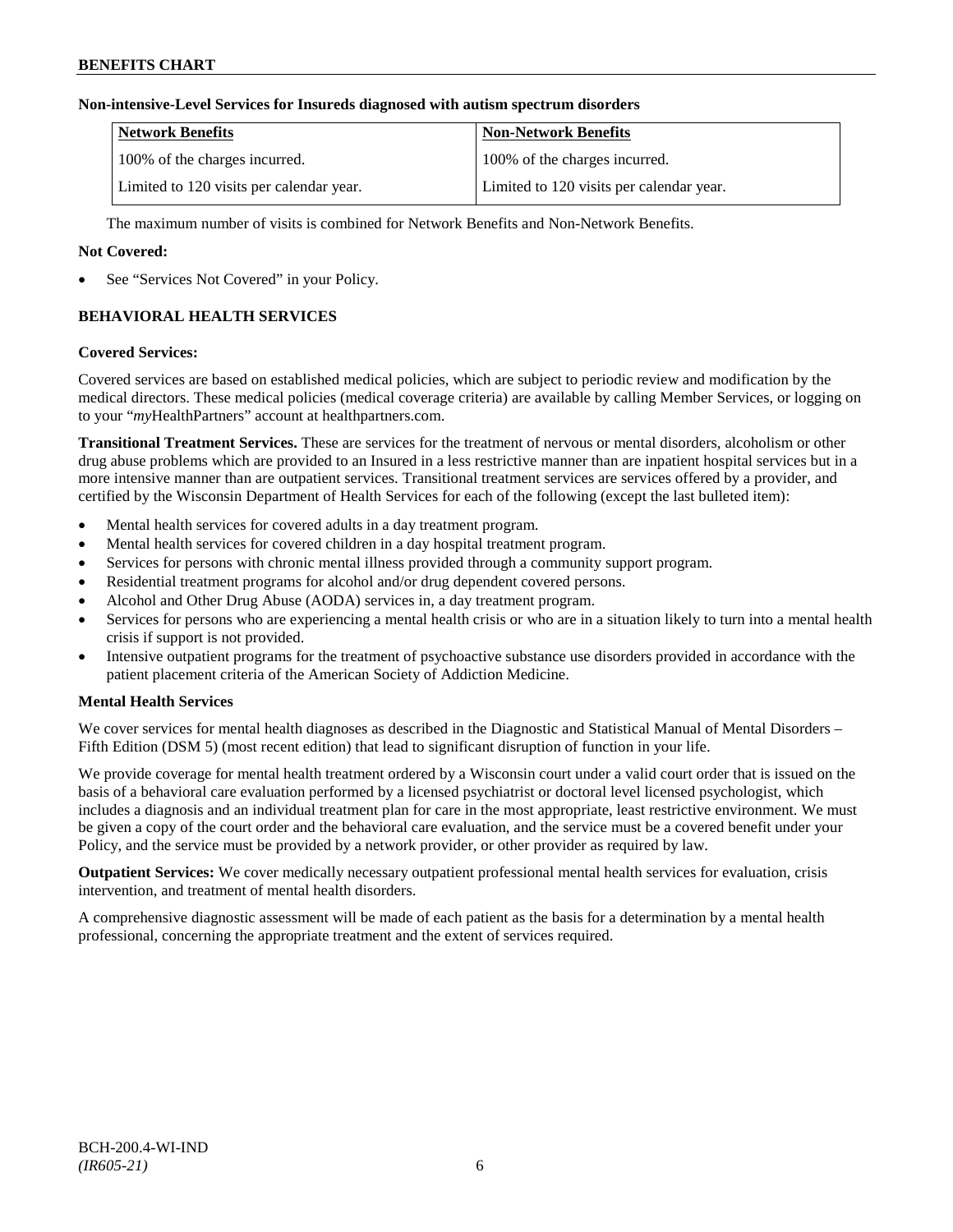Outpatient services we cover for a diagnosed mental health condition include the following:

- Individual, group, family and multi-family therapy;
- Medication management provided by a physician, certified nurse practitioner, or physician's assistant;
- Psychological testing services for the purposes of determining the differential diagnoses and treatment planning for patients currently receiving behavioral health services;
- Partial hospitalization services in a licensed hospital or community mental health center;
- Psychotherapy and nursing services provided in the home if authorized by us; and
- Treatment for gender dysphoria that meets medical coverage criteria.

| <b>Network Benefits</b>       | Non-Network Benefits          |
|-------------------------------|-------------------------------|
| 100% of the charges incurred. | 100% of the charges incurred. |

#### **Group Therapy**

| Network Benefits              | <b>Non-Network Benefits</b>   |
|-------------------------------|-------------------------------|
| 100% of the charges incurred. | 100% of the charges incurred. |

**Inpatient Services:** We cover medically necessary inpatient services in a hospital or licensed residential treatment facility and professional services for treatment of mental health disorders. Medical stabilization is covered under inpatient hospital services in the "Hospital and Skilled Nursing Facility Services" section.

We cover residential care for the treatment of eating disorders in a licensed facility, as an alternative to inpatient care, when it is medically necessary and your physician obtains authorization from us.

| <b>Network Benefits</b>       | <b>Non-Network Benefits</b>   |
|-------------------------------|-------------------------------|
| 100% of the charges incurred. | 100% of the charges incurred. |

**Transitional Treatment Services:** We cover transitional treatment services described above for treatment of mental and nervous disorders**.**

| <b>Network Benefits</b>       | <b>Non-Network Benefits</b>   |
|-------------------------------|-------------------------------|
| 100% of the charges incurred. | 100% of the charges incurred. |

# **Substance Abuse Treatment Services**

We cover medically necessary services for assessments by a licensed alcohol and drug counselor and treatment of Substance-Related Disorders as defined in the latest edition of the DSM 5.

**Outpatient Services:** We cover medically necessary outpatient professional services for diagnosis and treatment of alcoholism and other drug abuse problems. Chemical dependency treatment services must be provided by a program licensed by the local Department of Health Services.

Outpatient services we cover for a diagnosed substance abuse disorder include the following:

- Individual, group, family, and multi-family therapy provided in an office setting; and
- We cover opiate replacement therapy including methadone and buprenorphine treatment.

| Network Benefits              | Non-Network Benefits          |
|-------------------------------|-------------------------------|
| 100% of the charges incurred. | 100% of the charges incurred. |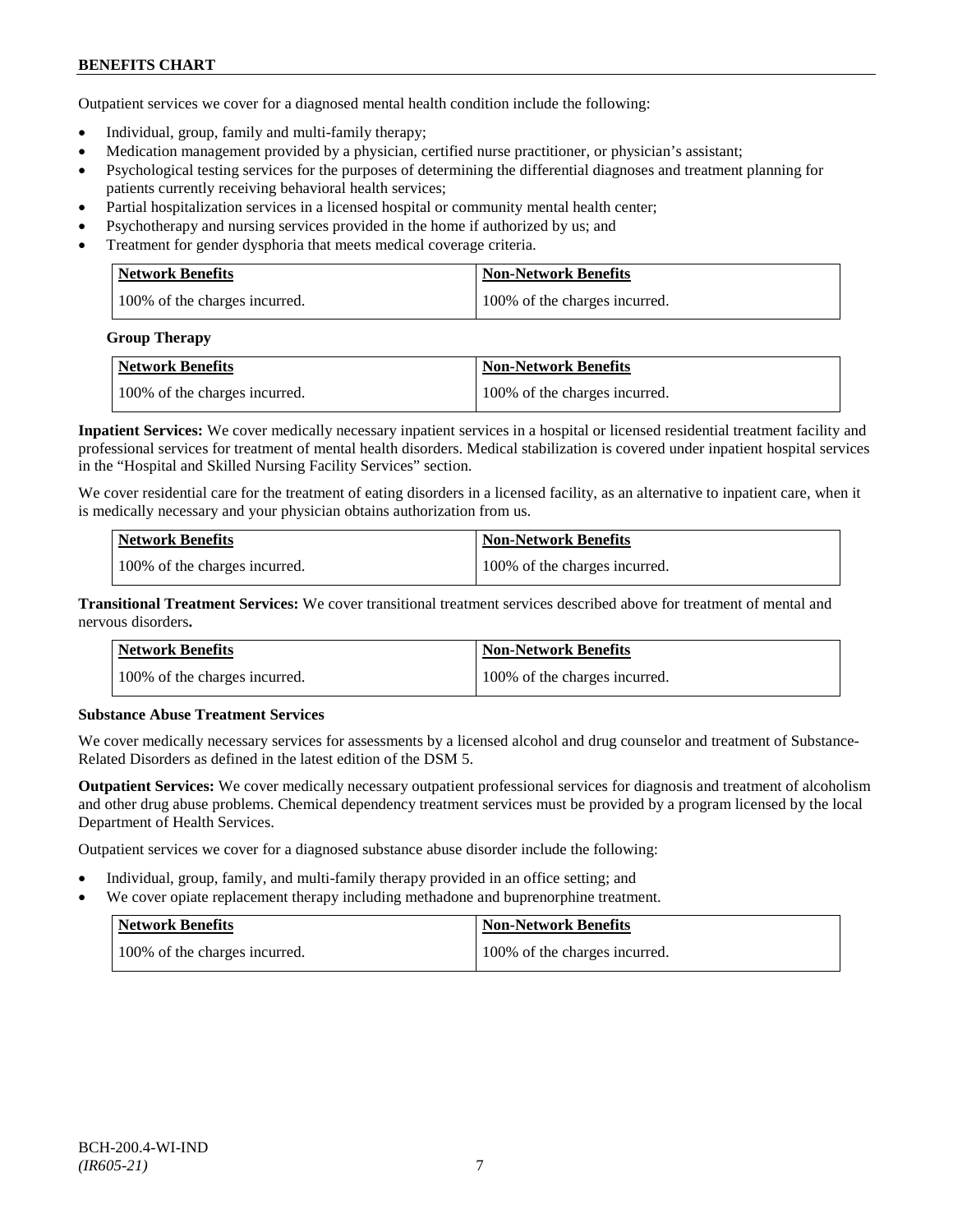**Inpatient Services:** We cover medically necessary inpatient services in a hospital or a licensed residential primary treatment center.

We cover services provided in a hospital that is licensed by the local state and accredited by Medicare.

Detoxification Services: We cover detoxification services in a hospital or community detoxification facility if it is licensed by the local Department of Health Services.

| <b>Network Benefits</b>       | <b>Non-Network Benefits</b>   |
|-------------------------------|-------------------------------|
| 100% of the charges incurred. | 100% of the charges incurred. |

**Transitional Treatment Services:** We cover transitional treatment services described above for treatment of alcoholism or other drug abuse problems.

| <b>Network Benefits</b>       | <b>Non-Network Benefits</b>   |
|-------------------------------|-------------------------------|
| 100% of the charges incurred. | 100% of the charges incurred. |

#### **Additional Mental Health and Substance Abuse Benefits for a Dependent Child Who is a Student**

If a dependent child is a student in a school that is located in Wisconsin, but outside of our service area, we cover services as required under Wisconsin Statute 609.655.

| Network Benefits              | <b>Non-Network Benefits</b>   |
|-------------------------------|-------------------------------|
| 100% of the charges incurred. | 100% of the charges incurred. |

#### **Not Covered:**

See "Services Not Covered" in your Policy.

### **CHIROPRACTIC SERVICES**

#### **Covered Services:**

We cover chiropractic services for rehabilitative care. Chiropractic services are adjustments to any abnormal articulations of the human body, especially those of the spinal column, for the purpose of giving freedom of action to impinged nerves that may cause pain or deranged function.

Massage therapy which is performed in conjunction with other treatment/modalities by a chiropractor, is part of a prescribed treatment plan and is not billed separately is covered.

| <b>Network Benefits</b>       | <b>Non-Network Benefits</b>   |
|-------------------------------|-------------------------------|
| 100% of the charges incurred. | 100% of the charges incurred. |

#### **Not Covered:**

- Massage therapy for the purpose of comfort or convenience of the Insured.
- See "Services Not Covered" in your Policy.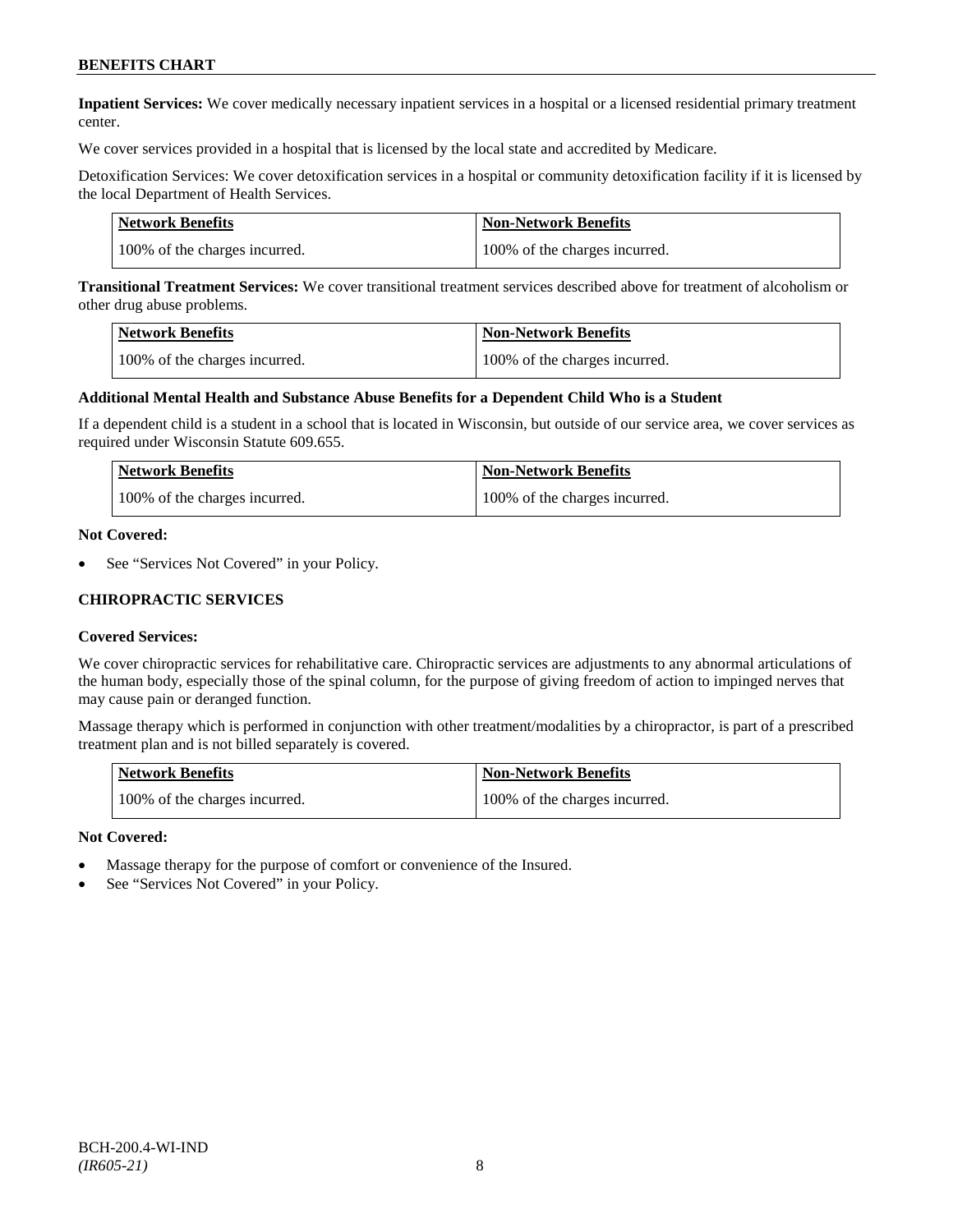# **CLINICAL TRIALS**

# **Covered Services:**

We cover certain routine services if you participate in a Phase I, Phase II, Phase III or Phase IV approved clinical trial that is conducted in relation to the prevention, detection, or treatment of cancer or other life-threatening disease or condition as defined in the Affordable Care Act. Approved clinical trials include (1) federally funded trials when the study or investigation is approved or funded by any of the federal agencies defined in the Public Health Services Act, section 2709 (d) (1) (A); (2) the study or investigation is conducted under an investigational new drug application reviewed by the Food and Drug Administration; and (3) the study or investigation is a drug trial that is exempt from having such an investigational new drug application. We cover routine patient costs for services that would be eligible under the Policy and this Benefits Chart if the service were provided outside of a clinical trial.

| <b>Network Benefits</b>                               | <b>Non-Network Benefits</b>                           |
|-------------------------------------------------------|-------------------------------------------------------|
| Coverage level is same as corresponding Network       | Coverage level is same as corresponding Non-Network   |
| Benefits, depending on type of service provided, such | Benefits, depending on type of service provided, such |
| as Office Visits for Illness or Injury, Inpatient or  | as Office Visits for Illness or Injury, Inpatient or  |
| <b>Outpatient Hospital Services.</b>                  | <b>Outpatient Hospital Services.</b>                  |

### **Not Covered:**

- The investigative or experimental item, device or service itself.
- Items or services that are provided solely to satisfy data collection and analysis needs and that are not used in the direct clinical management of the patient.
- A service that is clearly inconsistent with widely accepted and established standards of care for a particular diagnosis.
- See "Services Not Covered" in your Policy.

# **DENTAL SERVICES**

#### **Covered Services:**

We cover services as described below.

**Accidental Dental Services:** We cover services dentally necessary to treat and restore damage done to sound, natural, unrestored teeth as a result of an accidental injury. Coverage is for damage caused by external trauma to face and mouth only, not for cracked or broken teeth, which result from biting or chewing. We cover restorations, root canals, crowns and replacement of teeth lost that are directly related to the accident in which the Insured was involved. We cover initial exams, xrays and palliative treatment including extractions, and other oral surgical procedures directly related to the accident. Subsequent treatment must be initiated within the Policy's time-frame and must be directly related to the accident. We do not cover restoration and replacement of teeth that are not "sound and natural" at the time of the accident.

Full mouth rehabilitation to correct occlusion (bite) and malocclusion (misaligned teeth not due to the accident) are not covered.

When an implant-supported dental prosthetic treatment is pursued, benefits are limited to the amount that would be paid toward the placement of a removable dental prosthetic appliance that could be used in the absence of implant treatment.

| Network Benefits              | <b>Non-Network Benefits</b> |
|-------------------------------|-----------------------------|
| 100% of the charges incurred. | No coverage.                |

For all accidental dental services, treatment and/or restoration must be initiated within six months of the date of the injury. Coverage is limited to the initial course of treatment and/or initial restoration. Services must be provided within twentyfour months of the date of injury to be covered.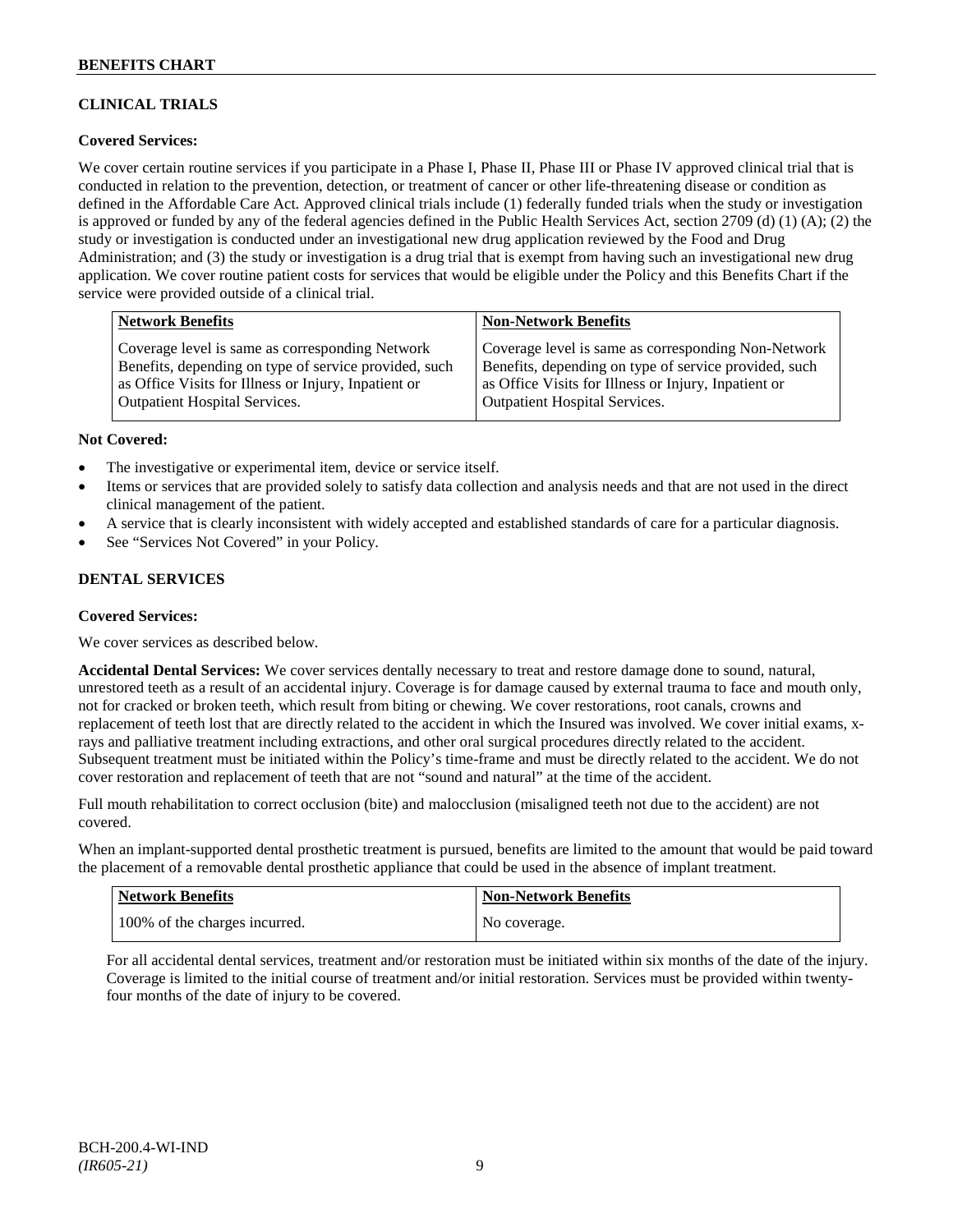### **Medical Referral Dental Services**

**Medically Necessary Outpatient Dental Services:** We cover medically necessary outpatient dental services. Coverage is limited to dental services required for treatment of an underlying medical condition, e.g., removal of teeth to complete radiation treatment for cancer of the jaw, cysts and lesions.

| Network Benefits              | Non-Network Benefits          |
|-------------------------------|-------------------------------|
| 100% of the charges incurred. | 100% of the charges incurred. |

**Medically Necessary Hospitalization and Anesthesia for Dental Care:** We cover medically necessary hospitalization and anesthesia for dental care. This is limited to charges incurred by an Insured who: (1) is a child under age 5; (2) is severely disabled; (3) has a medical condition, and requires hospitalization or general anesthesia for dental care treatment; or (4) is a child between ages 5 and 12 and care in dental offices has been attempted unsuccessfully and usual methods of behavior modification have not been successful, or when extensive amounts of restorative care, exceeding 4 appointments, are required.

Coverage is limited to facility and anesthesia charges. Oral surgeon/dentist professional fees are not covered. The following are examples, though not all-inclusive, of medical conditions which may require hospitalization for dental services: severe asthma, severe airway obstruction or hemophilia. Hospitalization required due to the behavior of the Insured or due to the extent of the dental procedure is not covered.

| Network Benefits              | <b>Non-Network Benefits</b>   |
|-------------------------------|-------------------------------|
| 100% of the charges incurred. | 100% of the charges incurred. |

**Medical Complications of Dental Care:** We cover medical complications of dental care. Treatment must be medically necessary care and related to medical complications of non-covered dental care, including complications of the head, neck, or substructures.

| Network Benefits              | <b>Non-Network Benefits</b>   |
|-------------------------------|-------------------------------|
| 100% of the charges incurred. | 100% of the charges incurred. |

**Oral Surgery:** We cover oral surgery. Coverage is limited to treatment of medical conditions requiring oral surgery, such as treatment of oral neoplasm, non-dental cysts, fracture of the jaw, trauma of the mouth and jaw, and any other oral surgery procedures provided as medically necessary dental services.

| Network Benefits              | <b>Non-Network Benefits</b>   |
|-------------------------------|-------------------------------|
| 100% of the charges incurred. | 100% of the charges incurred. |

**Treatment of Cleft Lip and Cleft Palate:** We cover treatment of cleft lip and cleft palate of a dependent child, including orthodontic treatment and oral surgery directly related to the cleft. Dental services which are not required for the treatment of cleft lip or cleft palate are not covered. If a dependent child covered under your Policy is also covered under a dental plan which includes orthodontic services, that dental plan shall be considered primary for the necessary orthodontic services. Oral appliances are subject to the same copayment, conditions and limitations as durable medical equipment.

| <b>Network Benefits</b>                               | <b>Non-Network Benefits</b>                           |
|-------------------------------------------------------|-------------------------------------------------------|
| Coverage level is same as corresponding Network       | Coverage level is same as corresponding Non-Network   |
| Benefits, depending on type of service provided, such | Benefits, depending on type of service provided, such |
| as Office Visits for Illness or Injury, Inpatient or  | as Office Visits for Illness or Injury, Inpatient or  |
| <b>Outpatient Hospital Services.</b>                  | Outpatient Hospital Services.                         |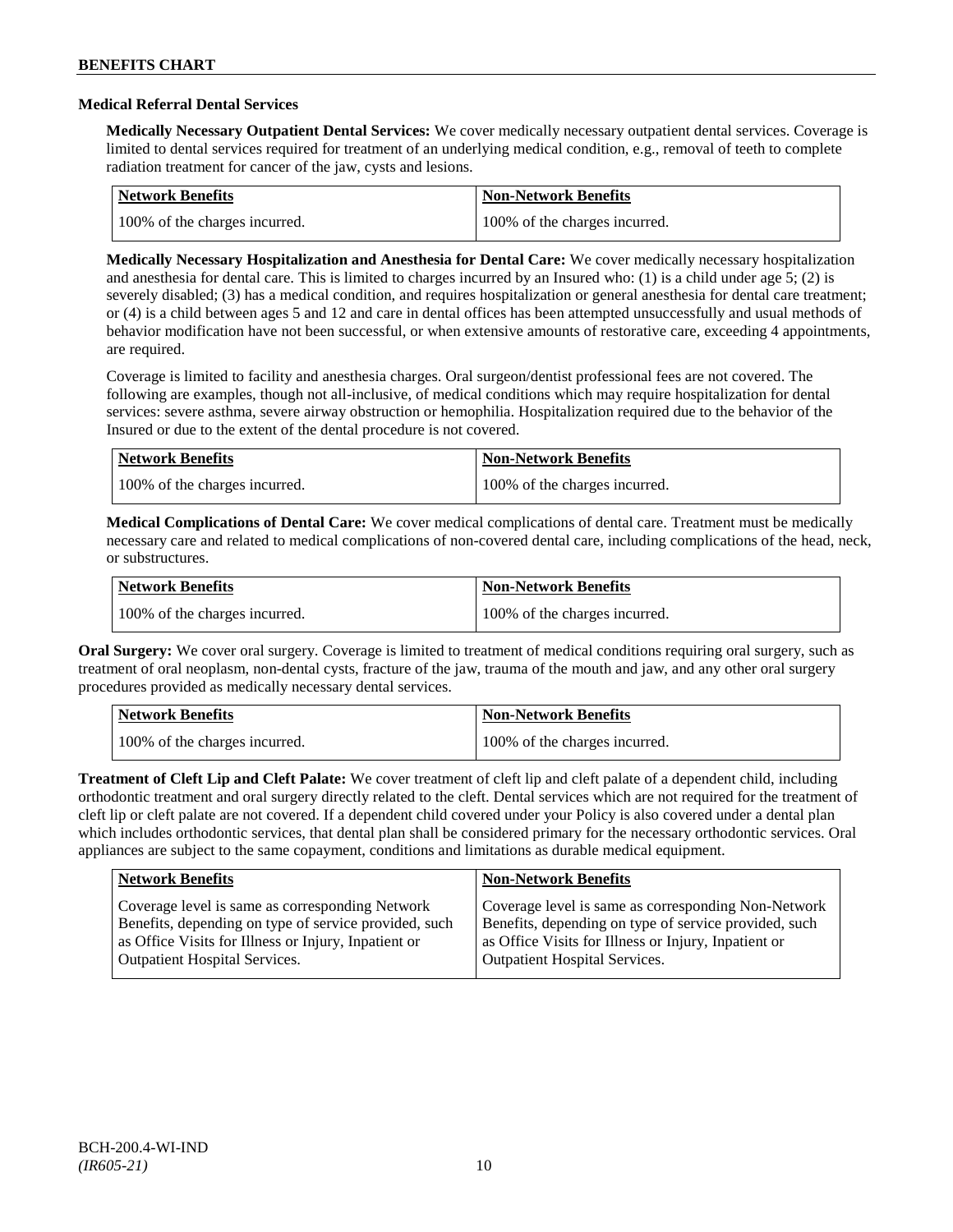**Treatment of Temporomandibular Disorder (TMD) and Craniomandibular Disorder (CMD):** We cover diagnostic procedures, surgical treatment and non-surgical treatment (including intraoral splint therapy devices) for temporomandibular disorder (TMD) and craniomandibular disorder (CMD), which is medically necessary care. Dental services which are not required to directly treat TMD or CMD are not covered.

| <b>Network Benefits</b>       | <b>Non-Network Benefits</b>   |
|-------------------------------|-------------------------------|
| 100% of the charges incurred. | 100% of the charges incurred. |

### **Not Covered:**

- Dental treatment, procedures or services not listed in this Benefits Chart.
- Accident-related dental services if treatment is: (1) provided to teeth which are not sound and natural; (2) to teeth which have been restored; (3) initiated beyond six months from the date of the injury; (4) received beyond the initial treatment or restoration; or (5) received beyond twenty-four months from the date of injury.
- Accident-related dental services by a Non-Network provider.
- Oral surgery to remove wisdom teeth.
- Orthognathic treatment or procedures and all related services.
- See "Services Not Covered" in your Policy.

# **DIAGNOSTIC IMAGING SERVICES**

#### **Covered Services:**

We cover diagnostic imaging, when ordered by a provider and provided in a clinic or outpatient hospital facility.

For Network Benefits, non-emergent, scheduled outpatient Magnetic Resonance Imaging (MRI) and Computed Tomography (CT) must be provided at a designated facility. Your physician or facility will obtain or verify prior authorization for these services, as needed.

We cover services provided in a clinic or outpatient hospital facility. To see the benefit level for inpatient hospital or skilled nursing facility services, see benefits under Inpatient Hospital and Skilled Nursing Facility Services.

#### **Outpatient Magnetic Resonance Imaging (MRI) and Computed Tomography (CT)**

| <b>Network Benefits</b>       | <b>Non-Network Benefits</b>   |
|-------------------------------|-------------------------------|
| 100% of the charges incurred. | 100% of the charges incurred. |

#### **All Other Outpatient Diagnostic Imaging Services**

#### **Services for Illness or Injury**

| Network Benefits              | <b>Non-Network Benefits</b>   |
|-------------------------------|-------------------------------|
| 100% of the charges incurred. | 100% of the charges incurred. |

#### **Preventive Services (MRI/CT procedures are not considered preventive)**

Diagnostic imaging services associated with preventive services are covered at the benefit level shown in the "Preventive Services" section of this Benefits Chart.

#### **Not Covered:**

See "Services Not Covered" in your Policy.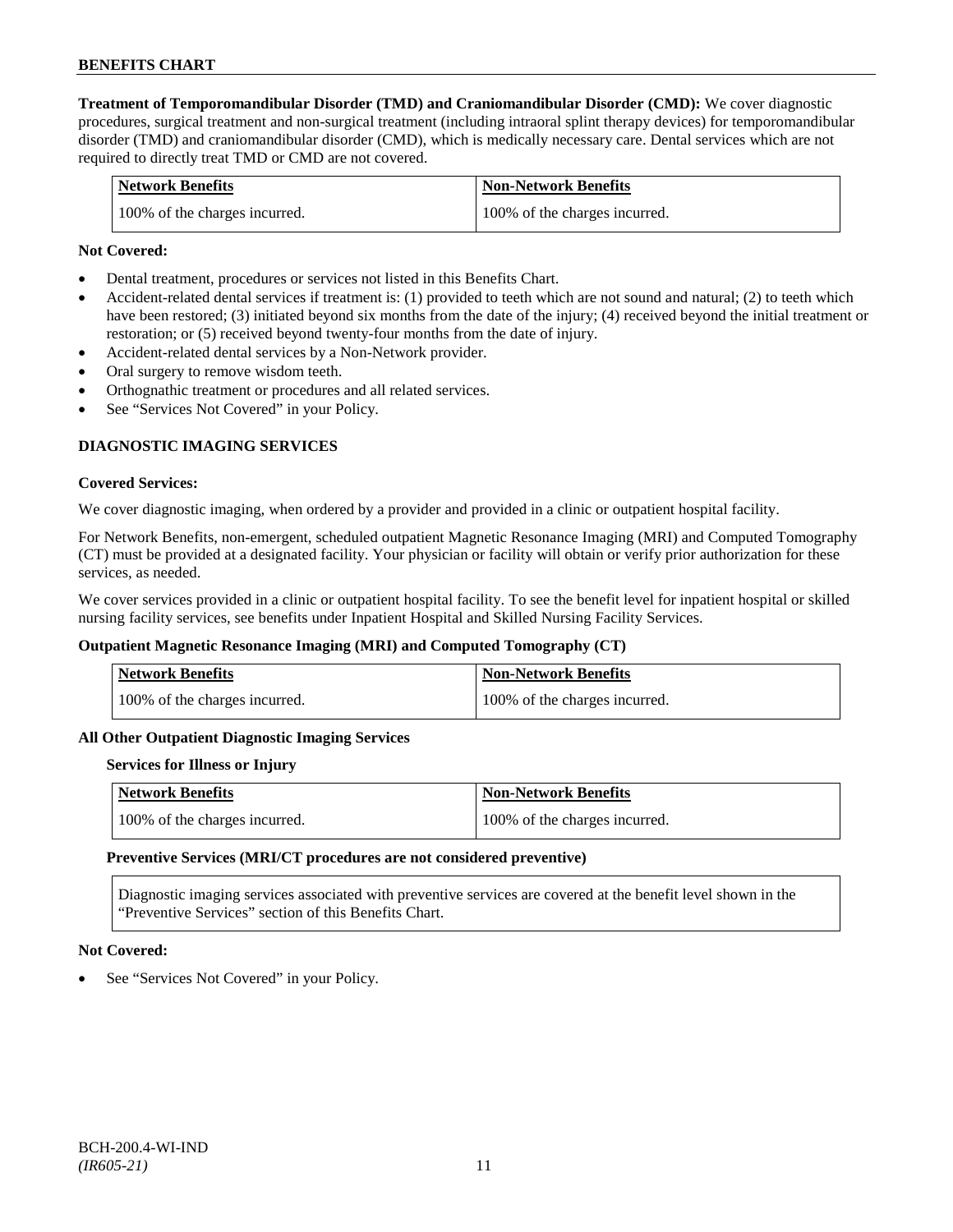# **DURABLE MEDICAL EQUIPMENT, PROSTHETICS, ORTHOTICS AND SUPPLIES**

#### **Covered Services:**

We cover equipment and services, as described below.

We cover durable medical equipment and services, prosthetics, orthotics, and supplies, subject to the limitations below, including certain disposable supplies, enteral feedings and the following diabetic supplies and equipment: glucose monitors, insulin pumps limited to the purchase of one pump per year, syringes, blood and urine test strips and other diabetic supplies as deemed medically appropriate and necessary, for Insureds with gestational, Type I or Type II diabetes.

We cover external hearing aids, cochlear implants, and related treatment prescribed by a physician or by a licensed audiologist for Insureds under 18 years of age who have hearing loss.

We also cover basic hearing aids for Insureds age 18 or older for the correction of a hearing impairment.

Osseointegrated or bone-anchored hearing aids are only covered for Insureds who have hearing loss that is not correctable by any other procedure.

Hearing aids are limited to one basic, standard hearing aid for each ear every three years.

A basic hearing aid is defined as a hearing device that consists of a microphone, amplifier, volume control, battery and receiver. It does not include upgrades above and beyond the functionality of a basic hearing aid, including, but not limited to, hearing improvements for group settings, background noise, Bluetooth/remote control functionality, or extended warranties. Charges for upgrades above the cost of a basic, standard hearing aid are not covered.

| <b>Network Benefits</b>       | <b>Non-Network Benefits</b>   |
|-------------------------------|-------------------------------|
| 100% of the charges incurred. | 100% of the charges incurred. |

#### **Special Dietary Treatment for Phenylketonuria (PKU) if it meets our medical coverage criteria**

| <b>Network Benefits</b>       | <b>Non-Network Benefits</b>   |
|-------------------------------|-------------------------------|
| 100% of the charges incurred. | 100% of the charges incurred. |

#### **Oral Amino Acid Based Elemental Formula if it meets our medical coverage criteria**

| <b>Network Benefits</b>       | <b>Non-Network Benefits</b>   |
|-------------------------------|-------------------------------|
| 100% of the charges incurred. | 100% of the charges incurred. |

# **Limitations:**

Coverage of durable medical equipment is limited by the following.

- No more than a 90-day supply of diabetic supplies are covered and dispensed at a time.
- Payment will not exceed the cost of an alternate piece of equipment or service that is effective and medically necessary.
- For prosthetic benefits, other than oral appliances for cleft lip and cleft palate, payment will not exceed the cost of an alternate piece of equipment or service that is effective, medically necessary and enables Insureds to conduct standard activities of daily living.
- We reserve the right to determine if an item will be approved for rental vs. purchase.
- We require that certain diabetic supplies and equipment be purchased at a pharmacy.
- Diabetic supplies and equipment are limited to certain models and brands.
- Durable medical equipment and supplies must be obtained from or repaired by approved vendors.
- Covered services and supplies are based on established medical policies which are subject to periodic review and modification by the medical directors. Our medical policy for diabetic supplies includes information on our required models and brands. These medical policies (medical coverage criteria) are available by calling Member Services, or logging on to your "*my*HealthPartners" account at [healthpartners.com.](http://www.healthpartners.com/)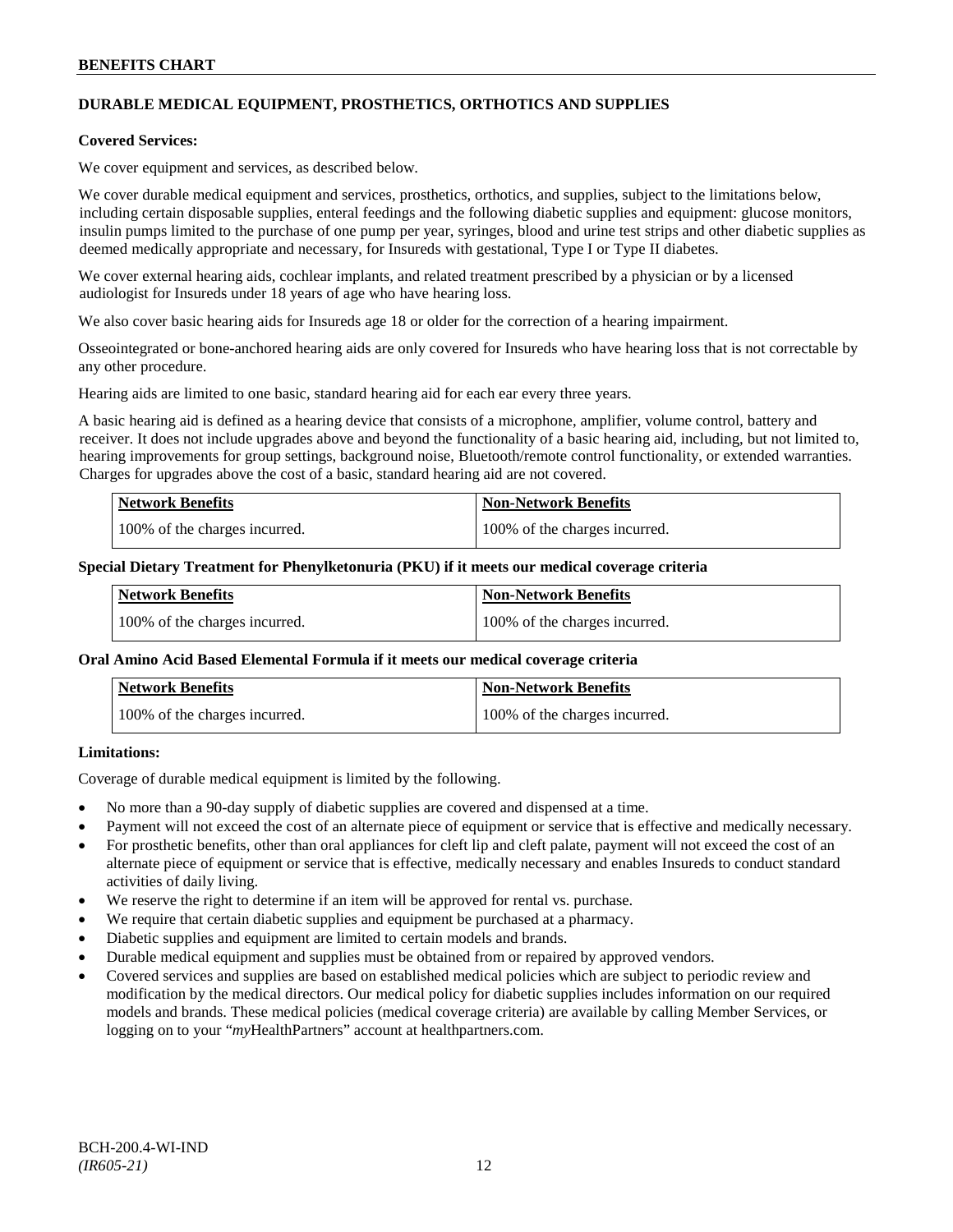# **Not Covered:**

Items which are not eligible for coverage include, but are not limited to:

- Replacement or repair of any covered items, if the items are (i) damaged or destroyed by misuse, abuse or carelessness, (ii) lost; or (iii) stolen.
- Duplicate or similar items.
- Labor and related charges for repair of any covered items which are more than the cost of replacement by an approved vendor.
- Sales tax, mailing, delivery charges, service call charges.
- Items which are primarily educational in nature or for hygiene, vocation, comfort, convenience or recreation.
- Communication aids or devices: equipment to create, replace or augment communication abilities including, but not limited to, speech processors, receivers, communication boards, or computer or electronic assisted communication.
- Implantable and osseointegrated or bone-anchored hearing aids and their fitting, except as specifically described in this Benefits Chart. This exclusion does not apply to cochlear implants.
- Eyeglasses, contact lenses and their fitting, measurement and adjustment, except as specifically described in this Benefits Chart.
- Hair prostheses (wigs).
- Household equipment which primarily has customary uses other than medical, such as, but not limited to, exercise cycles, air purifiers, central or unit air conditioners, water purifiers, non-allergenic pillows, mattresses or waterbeds.
- Household fixtures including, but not limited to, escalators or elevators, ramps, swimming pools and saunas.
- Modifications to the structure of the home including, but not limited to, wiring, plumbing or charges for installation of equipment.
- Vehicle, car or van modifications including, but not limited to, hand brakes, hydraulic lifts and car carrier.
- Rental equipment while owned equipment is being repaired by non-contracted vendors, beyond one month rental of medically necessary equipment.
- Other equipment and supplies, including, but not limited to assistive devices, that we determine are not eligible for coverage.
- See "Services Not Covered" in your Policy.

# **EMERGENCY AND URGENTLY NEEDED CARE SERVICES**

# **Covered Services:**

We cover services for emergency care and urgently needed care if the services are otherwise eligible for coverage under your Policy.

**Urgently Needed Care.** These are services to treat an unforeseen illness or injury that:

- are required in order to prevent a serious deterioration in your health, and
- cannot be delayed until the next available clinic or office hours.

| Network Benefits              | <b>Non-Network Benefits</b>   |
|-------------------------------|-------------------------------|
| 100% of the charges incurred. | 100% of the charges incurred. |

**Emergency Care.** These are services to treat:

- the sudden, unexpected onset of illness or injury which, if left untreated or unattended until the next available clinic or office hours, would result in hospitalization, or
- a condition requiring professional health services immediately necessary to preserve life or stabilize health.

When reviewing claims for coverage of emergency services, our medical director will take into consideration a reasonable layperson's belief that the circumstances required immediate medical care that could not wait until the next working day or next available clinic appointment.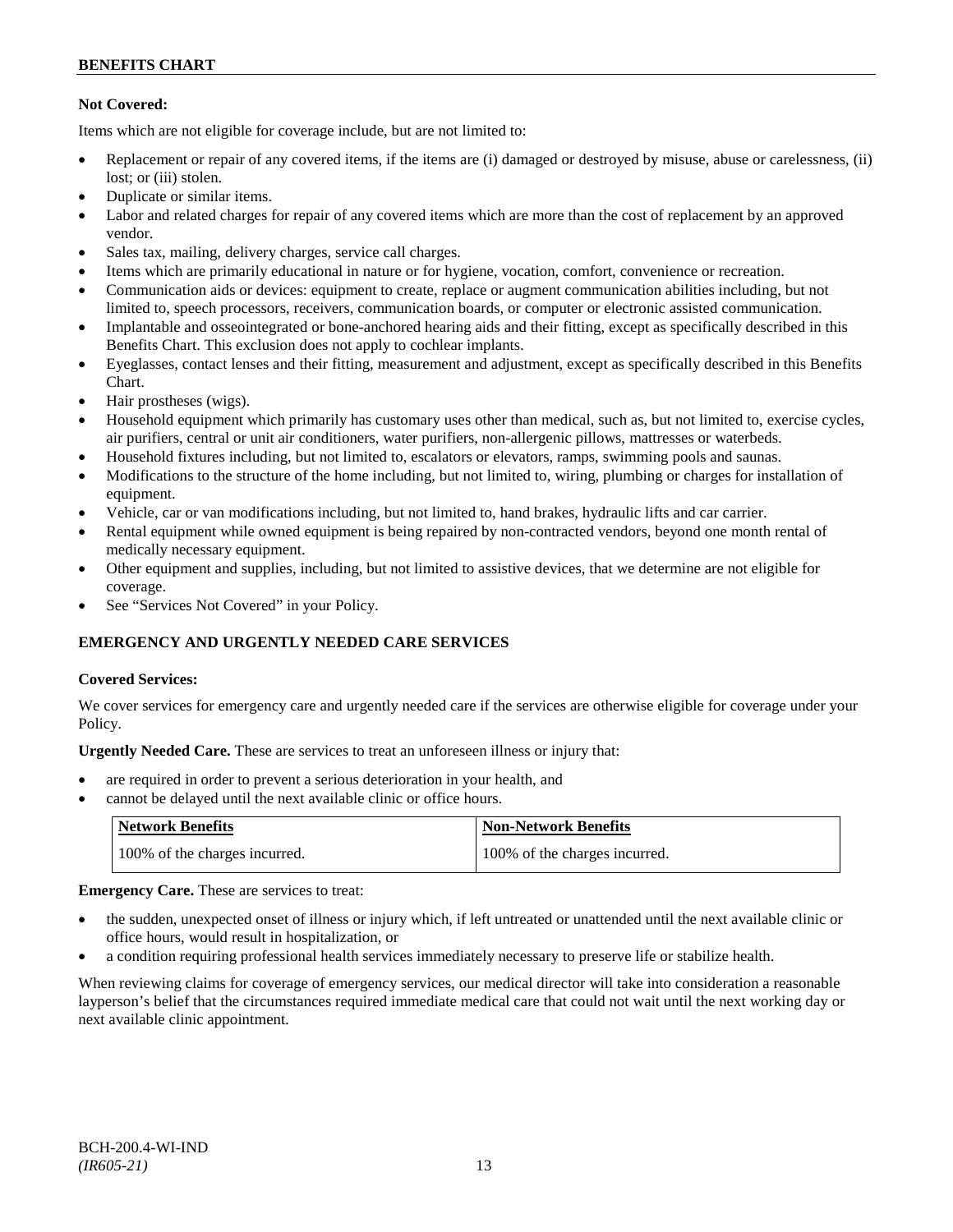# **Emergency Care in a Hospital Emergency Room, including Professional Services of a Physician**

| <b>Network Benefits</b>       | Non-Network Benefits  |
|-------------------------------|-----------------------|
| 100% of the charges incurred. | See Network Benefits. |

# **Inpatient Emergency Care in a Hospital**

| <b>Network Benefits</b>       | <b>Non-Network Benefits</b> |
|-------------------------------|-----------------------------|
| 100% of the charges incurred. | See Network Benefits.       |

### **Not Covered:**

• See "Services Not Covered" in your Policy.

# **GENE THERAPY**

# **Covered Services:**

We cover gene therapy treatment that meets our current medical coverage criteria.

| <b>Network Benefits</b>                                                                                                                                                                                 | <b>Non-Network Benefits</b> |
|---------------------------------------------------------------------------------------------------------------------------------------------------------------------------------------------------------|-----------------------------|
| Coverage level is same as corresponding Network<br>Benefit, depending on type of service provided, such as<br>Office Visits for Illness or Injury, Inpatient or<br><b>Outpatient Hospital Services.</b> | No coverage.                |

# **Limitations:**

- Gene therapy must be provided by a designated provider.
- Specific types of gene therapy are limited to therapies and conditions specified in our medical coverage criteria.

# **Not Covered:**

• See "Services Not Covered" in your Policy.

# **HEALTH EDUCATION**

# **Covered Services:**

We cover education for preventive services and education for the management of chronic health problems (such as diabetes).

| <b>Network Benefits</b>       | Non-Network Benefits          |
|-------------------------------|-------------------------------|
| 100% of the charges incurred. | 100% of the charges incurred. |

# **Not Covered:**

See "Services Not Covered" in your Policy.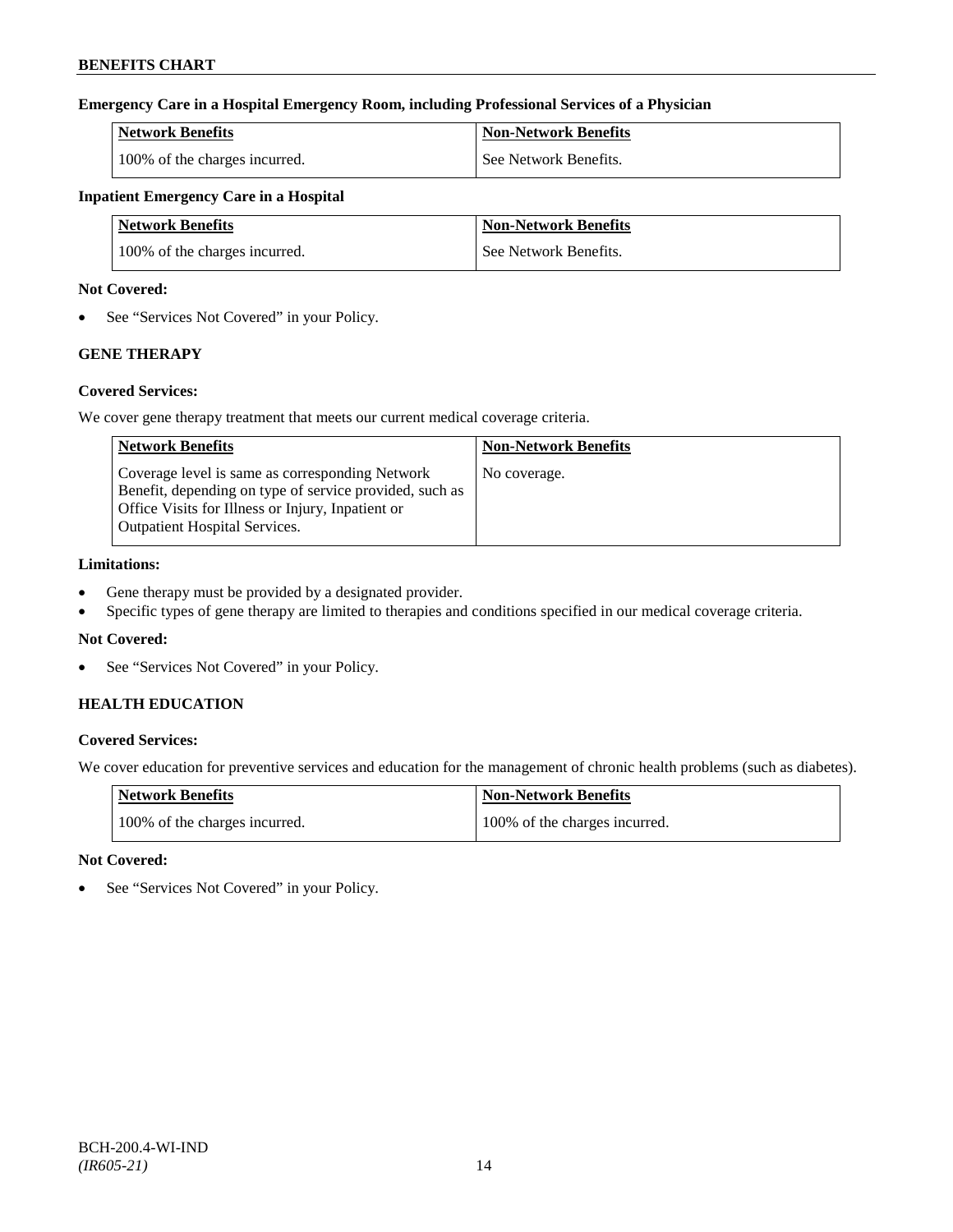# **HOME-BASED HEALTH ASSESSMENT PROGRAM**

# **Covered Services:**

If you meet our criteria for coverage, you may qualify for our home-based comprehensive health risk assessment program. The program covers a health assessment with a designated nurse practitioner.

| <b>Network Benefits</b>       | <b>Non-Network Benefits</b> |
|-------------------------------|-----------------------------|
| 100% of the charges incurred. | No coverage.                |

# **Not Covered:**

See "Services Not Covered" in your Policy.

# **HOME HEALTH SERVICES**

# **Covered Services:**

We cover skilled nursing services, physical therapy, occupational therapy, speech therapy, respiratory therapy and other therapeutic services, non-routine prenatal and routine postnatal well child visits (as described in our medical coverage criteria), phototherapy services for newborns, home health aide services and other eligible home health services when provided in your home, if you are homebound (i.e., unable to leave home without considerable effort due to a medical condition). Lack of transportation does not constitute homebound status. For phototherapy services for newborns and high risk prenatal services, supplies and equipment are included.

We cover total parenteral nutrition/intravenous ("TPN/IV") therapy, equipment, supplies and drugs in connection with IV therapy. IV line care kits are covered under Durable Medical Equipment.

We cover palliative care benefits. Palliative care includes symptom management, education and establishing goals of care. We waive the requirement that you be homebound for a limited number of home visits for palliative care (as shown in this Benefits Chart), if you have a life-threatening, non-curable condition which has a prognosis of survival of two years or less. Additional palliative care visits are eligible under the home health services benefit if you are homebound and meet all other requirements defined in this section.

You do not need to be homebound to receive total parenteral nutrition/intravenous ("TPN/IV") therapy.

Home health services are eligible and covered only when:

- medically necessary; and
- provided as rehabilitative care, terminal care or maternity care; and
- ordered by a physician, and included in the written home care plan.

# **Physical therapy, occupational therapy, speech therapy, respiratory therapy, home health aide services and palliative Care**

| Network Benefits              | <b>Non-Network Benefits</b> |
|-------------------------------|-----------------------------|
| 100% of the charges incurred. | No coverage.                |

**TPN/IV Therapy, Skilled Nursing Services, Non-Routine Prenatal/Postnatal Services and Phototherapy**

| <b>Network Benefits</b>       | <b>Non-Network Benefits</b> |
|-------------------------------|-----------------------------|
| 100% of the charges incurred. | No coverage.                |

Each 24-hour visit (or shifts up to 24-hour visits) equals one visit and counts toward the Maximum visits for all other services shown below. Any visit that lasts less than 24 hours regardless of the length of the visit, will count as one visit toward the Maximum visits for all other services shown below. All visits must be medically necessary and benefit eligible.

# **Routine Prenatal/Postnatal Services and Child Health Supervision Services**

| <b>Network Benefits</b>       | <b>Non-Network Benefits</b>   |
|-------------------------------|-------------------------------|
| 100% of the charges incurred. | 100% of the charges incurred. |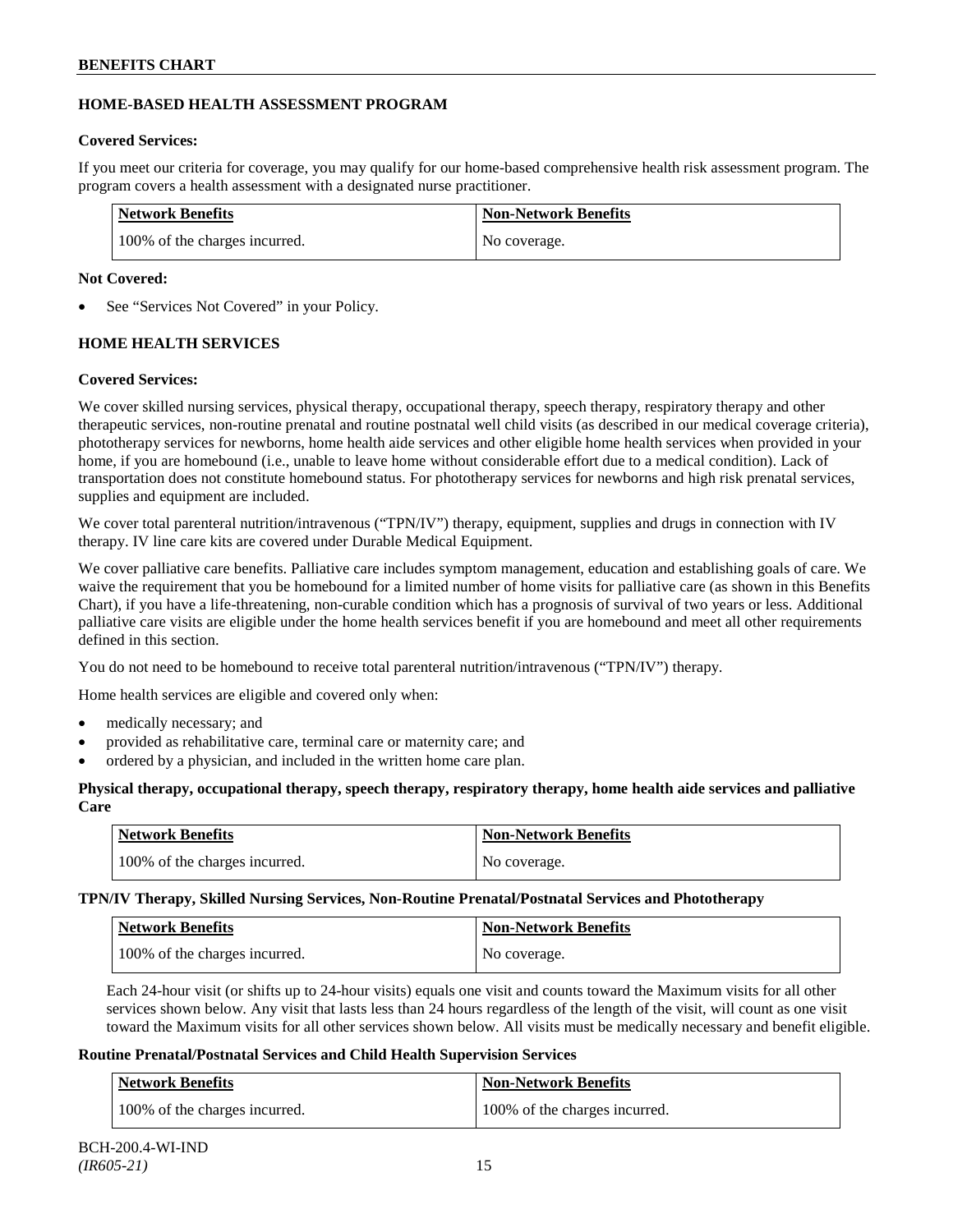# **Maximum Visits for Palliative Care:**

| <b>Network Benefits</b>                                                                                                                        | <b>Non-Network Benefits</b> |
|------------------------------------------------------------------------------------------------------------------------------------------------|-----------------------------|
| If you are eligible to receive palliative care in the home<br>and you are not homebound, there is a maximum of 12<br>visits per calendar year. | I No coverage.              |

### **Maximum Visits for All Services Other Than Palliative Care:**

| <b>Network Benefits</b>      | <b>Non-Network Benefits</b> |
|------------------------------|-----------------------------|
| 60 visits per calendar year. | No coverage.                |

The routine postnatal well child visits do not count toward the visit limit.

### **Limitations:**

- Home health services are not provided as a substitute for a primary caregiver in the home or as relief (respite) for a primary caregiver in the home. We will not reimburse family members or residents in your home for the above services.
- A service shall not be considered a skilled nursing service merely because it is performed by, or under the direct supervision of, a licensed nurse. Where a service (such as tracheotomy suctioning or ventilator monitoring) or like services, can be safely and effectively performed by a non-medical person (or self-administered), without the direct supervision of, a licensed nurse, the service shall not be regarded as a skilled nursing service, whether or not a skilled nurse actually provides the service. The unavailability of a competent person to provide a non-skilled service shall not make it a skilled service when a skilled nurse provides it. Only the skilled nursing component of so-called "blended" services (i.e. services which include skilled and non-skilled components) are covered under this Benefits Chart.

# **Not Covered:**

- Home Health Services by a Non-Network provider.
- Financial or legal counseling services.
- Housekeeping or meal services in your home.
- Private duty nursing services.
- Services provided by a family member or enrollee, or a resident in the enrollee's home.
- Vocational rehabilitation and recreational or educational therapy. Recreation therapy is therapy provided solely for the purpose of recreation, including, but not limited to: (a) requests for physical therapy or occupational therapy to improve athletic ability, and (b) braces or guards to prevent sports injuries.
- See "Services Not Covered" in your Policy.

# **HOME HOSPICE SERVICES**

# **Applicable Definitions:**

**Part-time.** This is up to two hours of service per day, more than two hours is considered continuous care.

**Continuous Care.** This is from two to twelve hours of service per day provided by a registered nurse, licensed practical nurse, or home health aide, during a period of crisis in order to maintain a terminally ill patient at home.

**Appropriate Facility.** This is a nursing home, hospice residence, or other inpatient facility.

**Custodial Care Related to Hospice Services.** This means providing assistance in the activities of daily living and the care needed by a terminally ill patient which can be provided by primary caregiver (i.e., family member or friend) who is responsible for the patient's home care.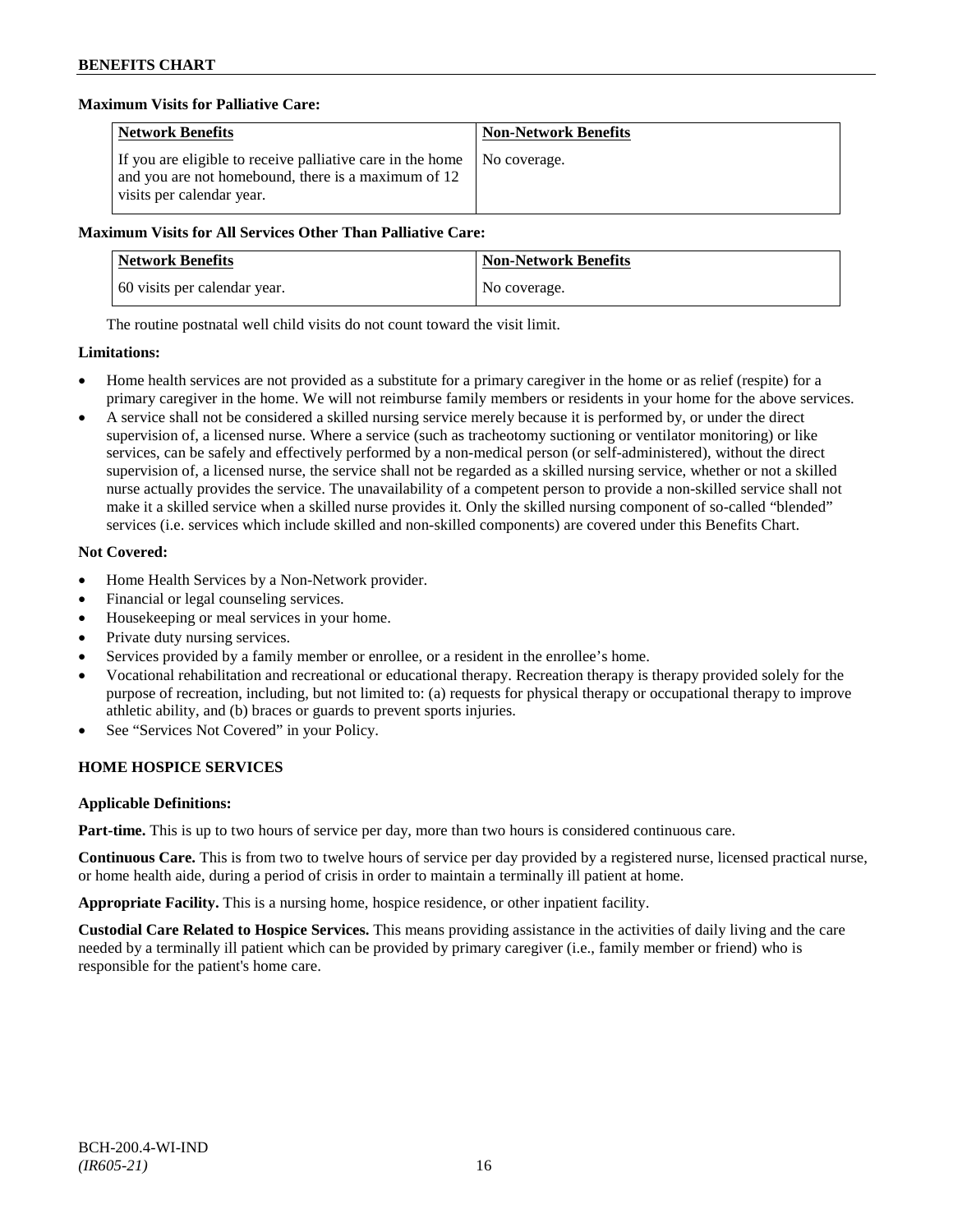### **Covered Services:**

**Home Hospice Program:** We cover the services described below if you are terminally ill and accepted as a home hospice program participant. You must meet the eligibility requirements of the program, and elect to receive services through the home hospice program. The services will be provided in your home, with inpatient care available when medically necessary as described below. If you elect to receive hospice services, you do so in lieu of curative treatment for your terminal illness for the period you are enrolled in the home hospice program.

**Eligibility:** In order to be eligible to be enrolled in the home hospice program, you must: (1) be a terminally ill patient (prognosis of six months or less); (2) have chosen a palliative treatment focus (i.e., emphasizing comfort and supportive services rather than treatment attempting to cure the disease or condition); and (3) continue to meet the terminally ill prognosis as reviewed by our medical director or his or her designee over the course of care. You may withdraw from the home hospice program at any time.

**Eligible Services:** Hospice services include the following services provided in accordance with an approved hospice treatment plan:

- Home Health Services:
	- o Part-time care provided in your home by an interdisciplinary hospice team (which may include a physician, nurse, social worker, and spiritual counselor) and medically necessary home health services are covered.
	- o One or more periods of continuous care in your home or in a setting which provides day care for pain or symptom management, when medically necessary, will be covered.
- Inpatient Services: We cover medically necessary inpatient services.
- Other Services:
	- o Respite care is covered for care in your home or in an appropriate facility, to give your primary caregivers (i.e., family members or friends) rest and/or relief when necessary in order to maintain a terminally ill patient at home*.*
	- o Medically necessary medications for pain and symptom management.
	- o Semi-electric hospital beds and other durable medical equipment are covered.
	- o Emergency and non-emergency care is covered.

| <b>Network Benefits</b>       | <b>Non-Network Benefits</b> |
|-------------------------------|-----------------------------|
| 100% of the charges incurred. | No coverage.                |

Respite care is limited to 5 days per episode, and respite care and continuous care combined are limited to 30 days.

#### **Not Covered:**

- Home Hospice Services by a Non-Network provider.
- Financial or legal counseling services.
- Housekeeping or meal services in your home.
- Custodial or maintenance care related to hospice services, whether provided in the home or in a nursing home.
- Any service not specifically described as covered services under this home hospice services benefits.
- Any services provided by members of your family or residents in your home.
- See "Services Not Covered" in your Policy.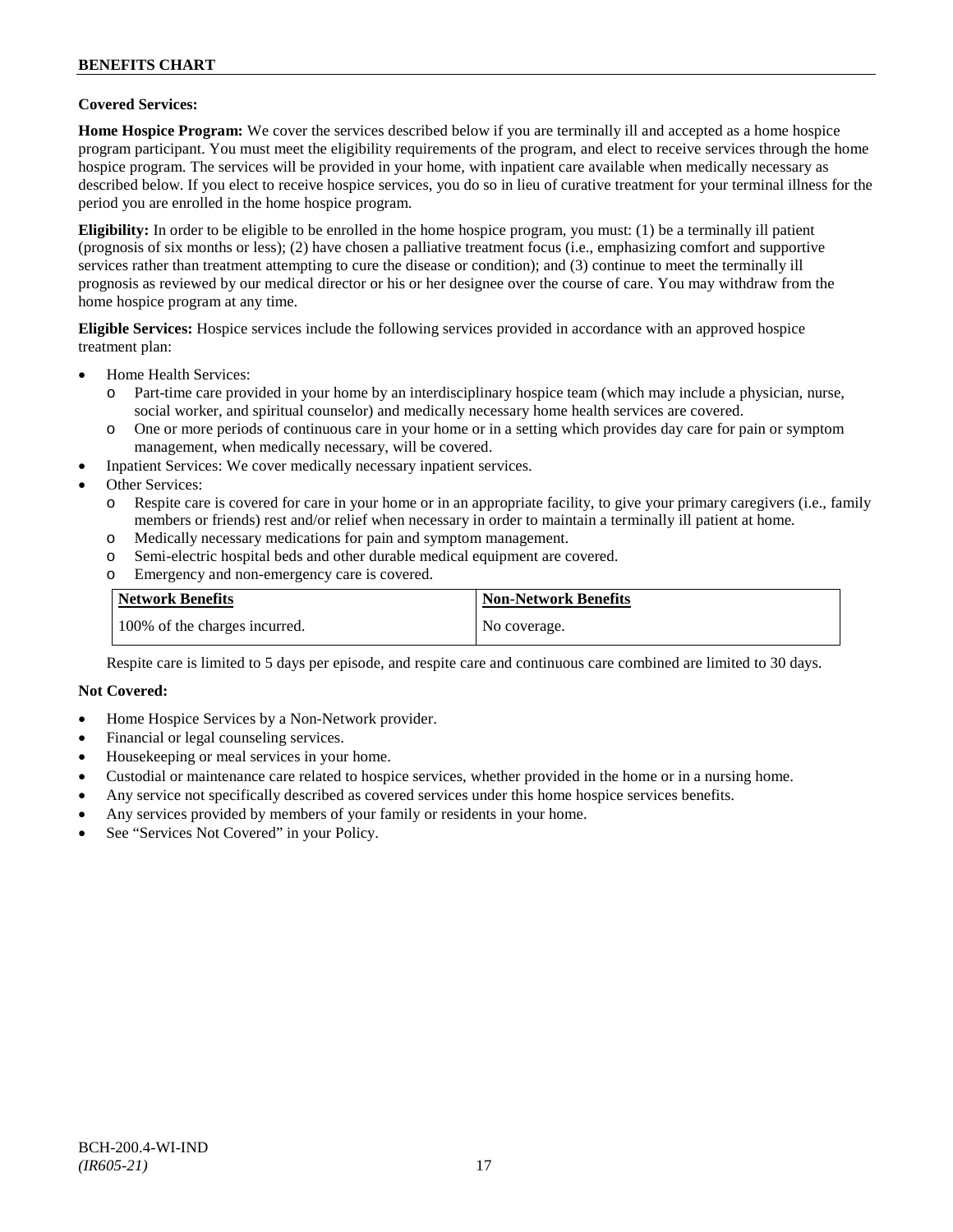# **HOSPITAL AND SKILLED NURSING FACILITY SERVICES**

### **Covered Services:**

We cover services as described below.

### **Medical or Surgical Hospital Services**

**Inpatient Hospital Services:** We cover the following medical or surgical services, for the treatment of acute illness or injury, which require the level of care only provided in an acute care facility. These services must be authorized by a physician.

Inpatient hospital services include: room and board; the use of operating or maternity delivery rooms; intensive care facilities; newborn nursery facilities; general nursing care, anesthesia, laboratory and diagnostic imaging services, radiation therapy, physical therapy, prescription drugs or other medications administered during treatment, blood and blood products (unless replaced), and blood derivatives, and other diagnostic or treatment related hospital services; physician and other professional medical and surgical services provided while in the hospital, including gender reassignment surgery that meets medical coverage criteria.

We cover, following a vaginal delivery, a minimum of 48 hours of inpatient care for the mother and newborn child. We cover, following a caesarean section delivery, a minimum of 96 hours of inpatient care for the mother and newborn child.

Health insurance issuers generally may not, under Federal law, restrict benefits for any hospital length of stay in connection with childbirth for the mother of newborn child to less than 48 hours following a vaginal delivery, or less than 96 hours following a caesarean section. However, Federal law generally does not prohibit the mother's or newborn's attending provider, after consulting with the mother, from discharging the mother or her newborn earlier than 48 hours (or 96 hours as applicable). In any case plans and issuers may not, under Federal law, require that a provider obtain authorization from the plan or the insurance issuer for prescribing a length of stay not in excess of 48 hours (or 96 hours).

| <b>Network Benefits</b>       | Non-Network Benefits          |
|-------------------------------|-------------------------------|
| 100% of the charges incurred. | 100% of the charges incurred. |

Each Insured's admission or confinement, including that of a newborn child, is separate and distinct from the admission or confinement of any other Insured.

**Outpatient Hospital, Ambulatory Care or Surgical Facility Services:** We cover the following medical and surgical services, for diagnosis or treatment of illness or injury on an outpatient basis. These services must be authorized by a physician.

Outpatient services include: use of operating rooms, maternity delivery rooms or other outpatient departments, rooms or facilities; and the following outpatient services: general nursing care, anesthesia, laboratory and diagnostic imaging services, radiation therapy, physical therapy, drugs administered during treatment, blood and blood products (unless replaced), and blood derivatives, and other diagnostic or treatment related outpatient services; physician and other professional medical and surgical services provided while an outpatient, including colonoscopies (starting at age 50, or under age 50 for people at high risk of colorectal cancer), and gender reassignment surgery that meets medical coverage criteria.

For Network Benefits, non-emergent, scheduled outpatient Magnetic Resonance Imaging (MRI) and Computed Tomography (CT) must be provided at a designated facility. Your physician or facility will obtain or verify prior authorization for these services, as needed.

To see the benefit level for diagnostic imaging services, laboratory services and physical therapy, see benefits under Diagnostic Imaging Services, Laboratory Services and Physical Therapy in this Benefits Chart.

| <b>Network Benefits</b>       | <b>Non-Network Benefits</b>   |
|-------------------------------|-------------------------------|
| 100% of the charges incurred. | 100% of the charges incurred. |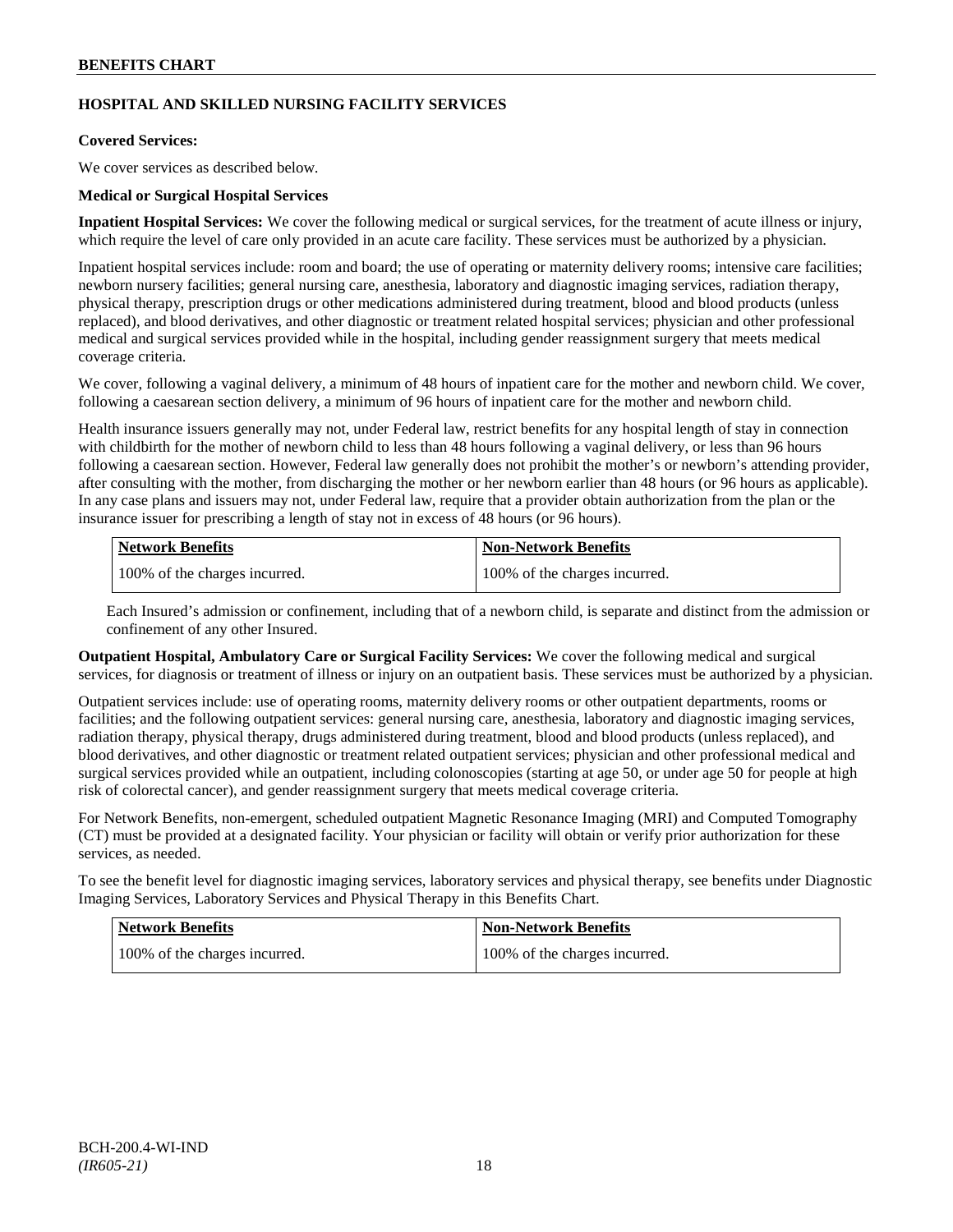**Skilled Nursing Facility Care:** We cover room and board, daily skilled nursing and related ancillary services for post-acute treatment and rehabilitative care of illness or injury that meets medical coverage criteria.

| Network Benefits                             | <b>Non-Network Benefits</b>                  |
|----------------------------------------------|----------------------------------------------|
| 100% of the charges incurred.                | 100% of the charges incurred.                |
| Limited to a 30 day maximum per confinement. | Limited to a 30 day maximum per confinement. |

Each day of services provided under the Network Benefits and Non-Network Benefits, combined, applies toward the maximum shown above.

### **Not Covered:**

- Services for items for personal convenience, such as television rental, are not covered.
- See "Services Not Covered" in your Policy.

# **INFERTILITY SERVICES**

### **Covered Services:**

We cover the diagnosis of infertility. These services include diagnostic procedures and tests provided in connection with an infertility evaluation, office visits and consultations to diagnose infertility.

| <b>Network Benefits</b>       | Non-Network Benefits          |
|-------------------------------|-------------------------------|
| 100% of the charges incurred. | 100% of the charges incurred. |

Coverage is limited to office visits and consultations to diagnose infertility. Treatment is not covered.

### **Not Covered:**

- Treatment of infertility, including, but not limited to, office visits, laboratory, diagnostic imaging services, and drugs for the treatment of infertility; assisted reproduction, including, but not limited to gamete intrafallopian tube transfer (GIFT), zygote intrafallopian tube transfer (ZIFT), intracytoplasmic sperm injection (ICSI), and/or in-vitro fertilization (IVF), and all charges associated with such procedures; reversal of sterilization; artificial insemination; and sperm, ova or embryo acquisition, retrieval or storage; however, we do cover office visits and consultations to diagnose infertility.
- Services related to the establishment of surrogate pregnancy and fees for a surrogate.
- See "Services Not Covered" in your Policy.

# **LABORATORY SERVICES**

# **Covered Services:**

We cover laboratory tests when ordered by a provider and provided in a clinic or outpatient hospital facility. This includes blood tests to detect lead exposure in children between the ages of 6 months and 72 months.

To see the benefit level for inpatient hospital or skilled nursing facility services, see benefits under Inpatient Hospital and Skilled Nursing Facility Services in this Benefits Chart.

**Prostate-Specific Antigen (PSA) Test Coverage.** We cover prostate cancer screening for men 40 years of age or over who are symptomatic or in a high-risk category and for all men 50 years of age or older. Coverage includes prostate-specific antigen blood test and digital rectal examination.

| Network Benefits              | Non-Network Benefits          |
|-------------------------------|-------------------------------|
| 100% of the charges incurred. | 100% of the charges incurred. |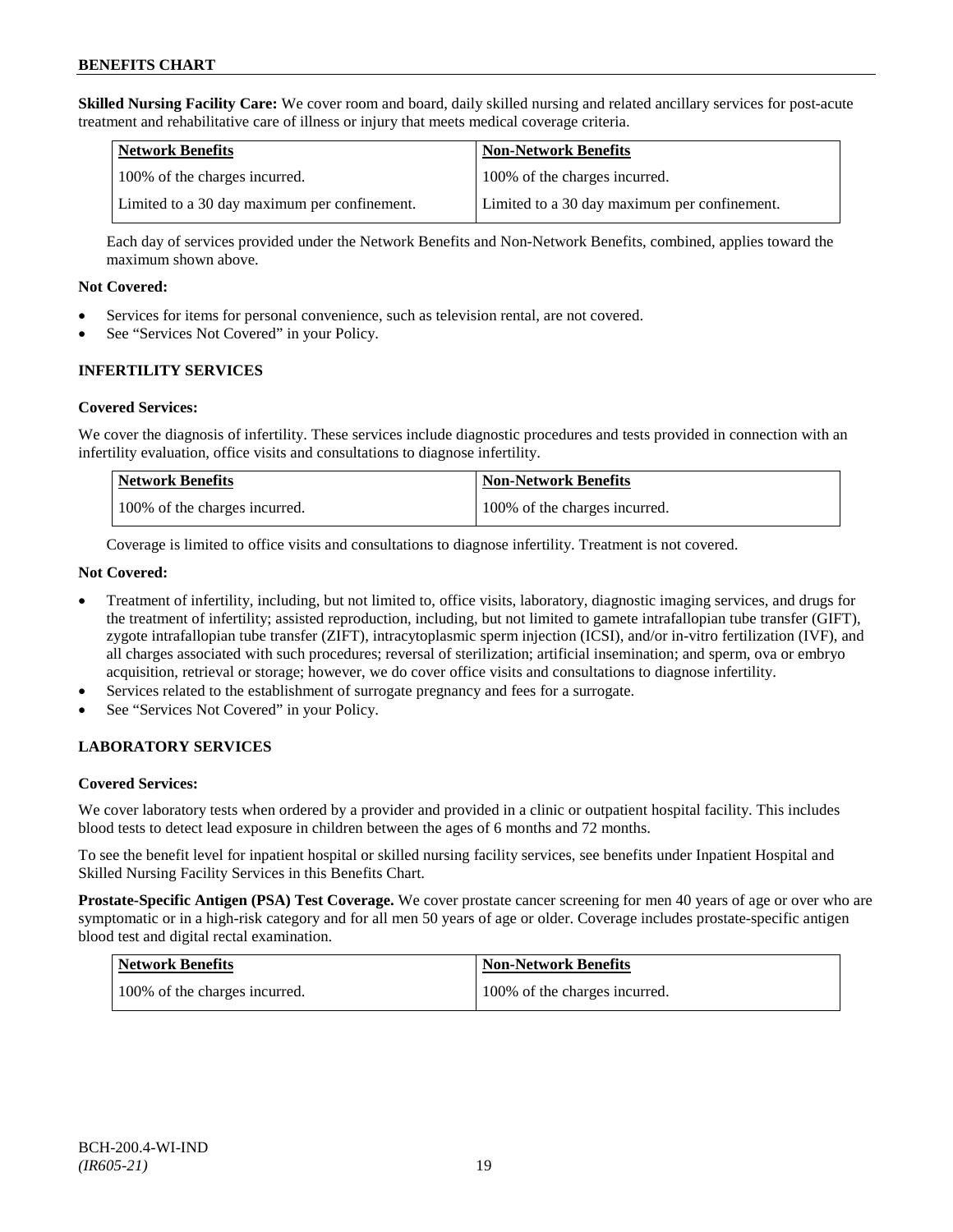### **All other laboratory services**

#### **Services for Illness or Injury**

| Network Benefits              | Non-Network Benefits          |
|-------------------------------|-------------------------------|
| 100% of the charges incurred. | 100% of the charges incurred. |

### **Preventive Services**

Laboratory services associated with preventive services are covered at the benefit level shown in the "Preventive Services" section of this Benefits Chart.

### **Not Covered:**

See "Services Not Covered" in your Policy.

# **MASTECTOMY RECONSTRUCTION BENEFIT**

# **Covered Services:**

We cover reconstruction of the breast on which the mastectomy has been performed; surgery and reconstruction of the other breast to produce symmetrical appearance, and prostheses and physical complications of all stages of mastectomy, including lymphedemas.

| <b>Network Benefits</b>                               | <b>Non-Network Benefits</b>                           |
|-------------------------------------------------------|-------------------------------------------------------|
| Coverage level is same as corresponding Network       | Coverage level is same as corresponding Non-Network   |
| Benefits, depending on type of service provided, such | Benefits, depending on type of service provided, such |
| as Office Visits for Illness or Injury, Inpatient or  | as Office Visits for Illness or Injury, Inpatient or  |
| <b>Outpatient Hospital Services.</b>                  | <b>Outpatient Hospital Services.</b>                  |

#### **Not Covered:**

See "Services Not Covered" in your Policy.

# **MEDICATION THERAPY DISEASE MANAGEMENT PROGRAM**

# **Covered Services:**

If you meet our criteria for coverage, you may qualify for our Medication Therapy Disease Management Program.

The program covers consultations with a designated Network pharmacist.

Covered services are based on established medical policies, which are subject to periodic review and modification by the medical directors. These medical policies (medical coverage criteria) are available by calling Member Services, or logging on to your "*my*HealthPartners" account at [healthpartners.com.](http://www.healthpartners.com/)

| <b>Network Benefits</b>       | <b>Non-Network Benefits</b> |
|-------------------------------|-----------------------------|
| 100% of the charges incurred. | No coverage.                |

# **Not Covered:**

See "Services Not Covered" in your Policy.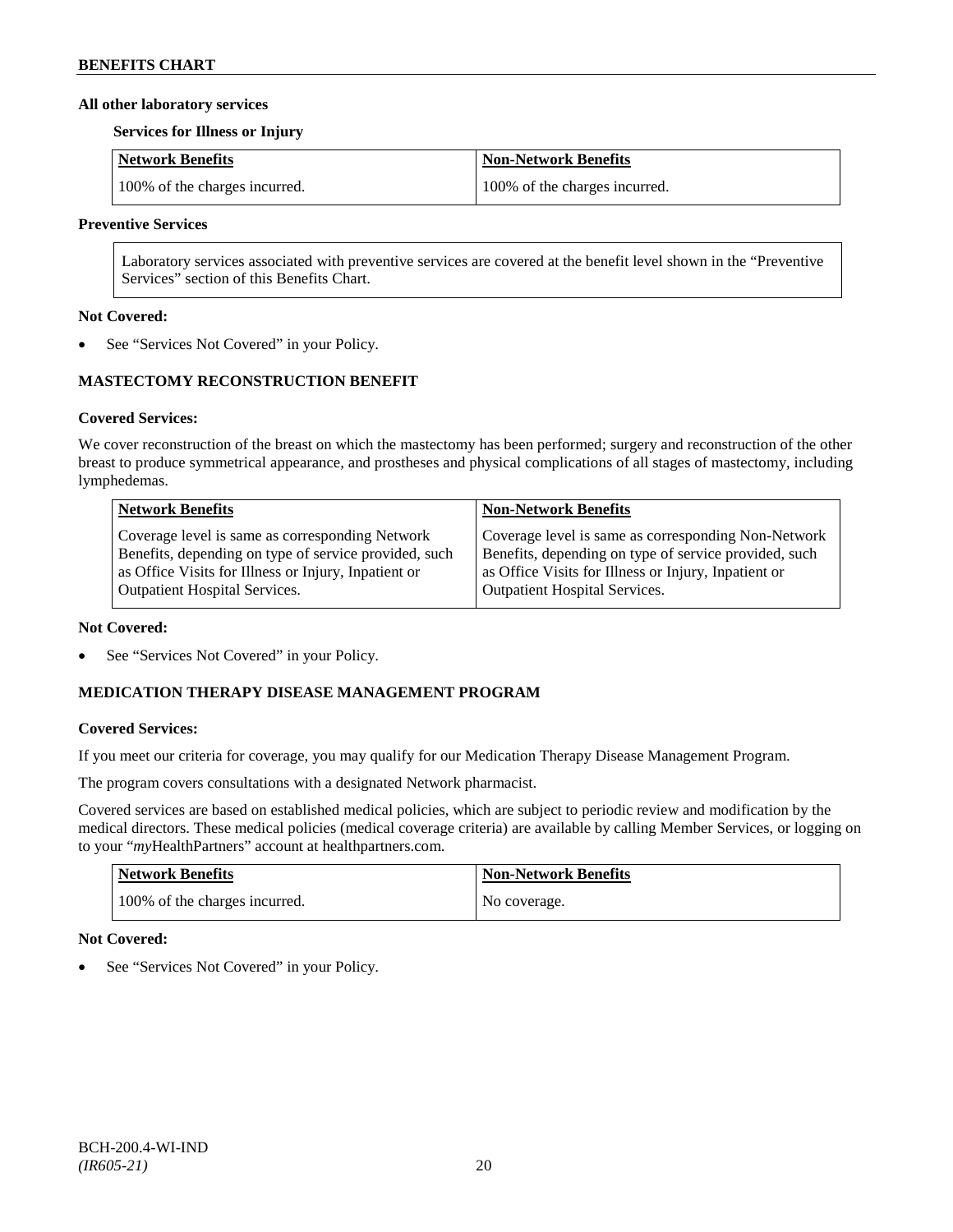# **OFFICE VISITS FOR ILLNESS OR INJURY**

### **Covered Services:**

We cover the following when medically necessary: professional medical and surgical services and related supplies, including biofeedback, of physicians and other health care providers; blood and blood products (unless replaced) and blood derivatives.

We cover diagnosis and treatment of illness or injury to the eyes. Where contact or eye glass lenses are prescribed as medically necessary for the post-operative treatment of cataracts or for the treatment of aphakia, or keratoconus, we cover the initial evaluation, lenses and fitting. Insureds must pay for lens replacement beyond the initial pair.

### **Office visits**

| Network Benefits              | <b>Non-Network Benefits</b>   |
|-------------------------------|-------------------------------|
| 100% of the charges incurred. | 100% of the charges incurred. |

#### **Convenience Clinics**

| <b>Network Benefits</b>       | <b>Non-Network Benefits</b>   |
|-------------------------------|-------------------------------|
| 100% of the charges incurred. | 100% of the charges incurred. |

#### **Scheduled Telephone Visits**

| <b>Network Benefits</b>       | <b>Non-Network Benefits</b>   |
|-------------------------------|-------------------------------|
| 100% of the charges incurred. | 100% of the charges incurred. |

### **E-visits**

### **Access to Online Care through virtuwell a[t virtuwell.com](http://www.virtuwell.com/)**

| <b>Network Benefits</b>       | <b>Non-Network Benefits</b> |
|-------------------------------|-----------------------------|
| 100% of the charges incurred. | No coverage.                |

### **All Other E-visits**

| <b>Network Benefits</b>       | Non-Network Benefits          |
|-------------------------------|-------------------------------|
| 100% of the charges incurred. | 100% of the charges incurred. |

# **Injections Administered in a Physician's Office, other than immunizations**

#### **Allergy Injections**

| Network Benefits              | <b>Non-Network Benefits</b>   |
|-------------------------------|-------------------------------|
| 100% of the charges incurred. | 100% of the charges incurred. |

# **All Other Injections**

| Network Benefits              | <b>Non-Network Benefits</b>   |
|-------------------------------|-------------------------------|
| 100% of the charges incurred. | 100% of the charges incurred. |

### **Not Covered:**

- Court ordered treatment, except as described in this Benefits Chart. Any resulting court ordered treatment for mental health services will be subject to the Policy's requirement for medical necessity.
- See "Services Not Covered" in your Policy.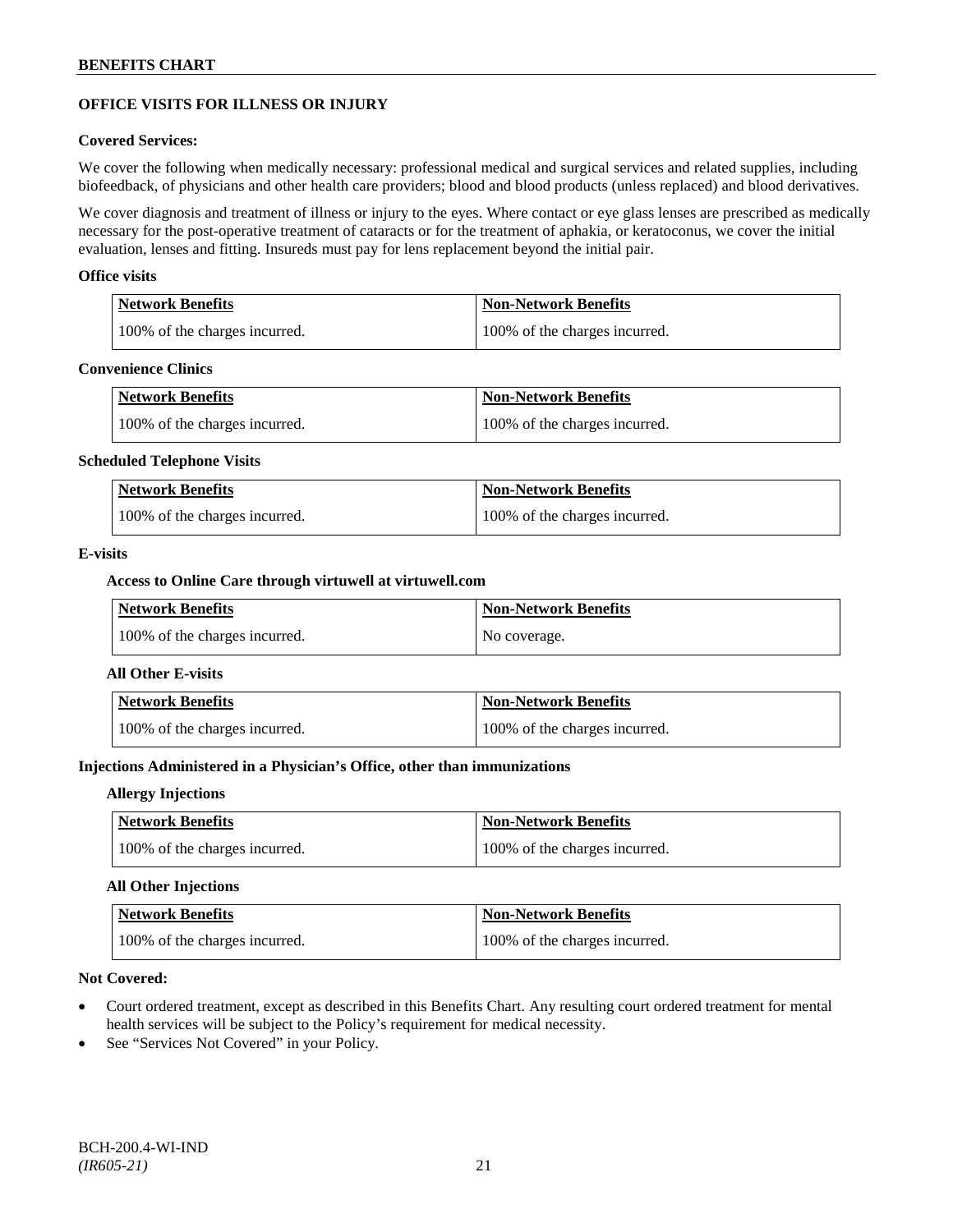# **PEDIATRIC EYEWEAR**

# **Covered Services:**

We cover pediatric eyewear for children, subject to our medical coverage criteria. Coverage under this provision will continue until the end of the month in which the child turns age 19. We also cover low vision services. These medical policies (medical coverage criteria) are available by calling Member Services, or logging on to your "*my*HealthPartners" account at [healthpartners.com.](http://www.healthpartners.com/)

| Network Benefits              | <b>Non-Network Benefits</b> |
|-------------------------------|-----------------------------|
| 100% of the charges incurred. | No coverage.                |

Limited to one pair of eyeglasses (lenses and frames), or one pair of contact lenses per calendar year.

# **Not Covered:**

- Replacement of eyeglasses or contact lenses due to loss or theft.
- Contact lenses for cosmetic purposes.
- See "Services Not Covered" in your Policy.

# **PHYSICAL THERAPY, OCCUPATIONAL THERAPY, SPEECH THERAPY AND OTHER SPECIFIED THERAPIES**

# **Covered Services:**

We cover the following physical therapy, occupational therapy and speech therapy services:

- Medically necessary rehabilitative care to correct the effects of illness or injury.
- Habilitative services rendered for congenital, developmental or medical conditions which have significantly limited the successful initiation of normal speech and normal motor development.

Massage therapy which is performed in conjunction with other treatment/modalities by a physical or occupational therapist, is part of a prescribed treatment plan and is not billed separately is covered.

We cover services provided in a clinic. We also cover physical therapy provided in an outpatient hospital facility. To see the benefit level for inpatient hospital or skilled nursing facility services, see benefits under "Inpatient Hospital and Skilled Nursing Facility Services".

# **Rehabilitative Care**

| <b>Network Benefits</b>                                                                       | <b>Non-Network Benefits</b>                                                                   |
|-----------------------------------------------------------------------------------------------|-----------------------------------------------------------------------------------------------|
| 100% of the charges incurred.                                                                 | 100% of the charges incurred.                                                                 |
| Physical, Occupational and Speech Therapy are limited<br>to 20 visits each per calendar year. | Physical, Occupational and Speech Therapy are<br>limited to 20 visits each per calendar year. |

In addition to the services provided above, we cover a minimum of:

20 visits per calendar year for pulmonary rehabilitation therapy,

- 36 visits per calendar year for cardiac rehabilitation therapy,
- 30 visits per calendar year for post-cochlear implant aural therapy,
- 20 visits per calendar year for cognitive rehabilitation therapy.

The maximum number of visits are combined for Network Benefits and Non-Network Benefits.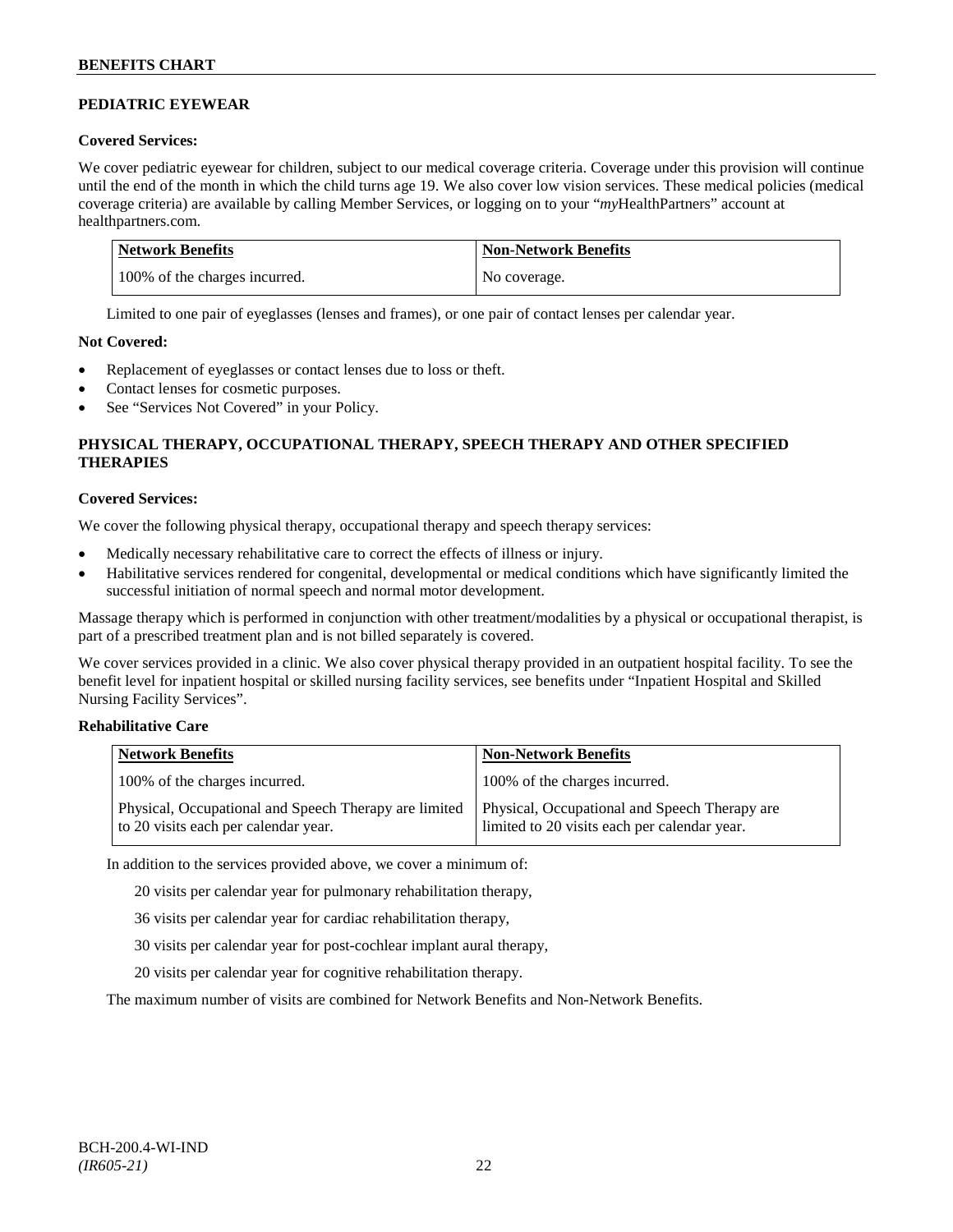# **Habilitative Care**

| Network Benefits                                                                              | <b>Non-Network Benefits</b>                                                                   |
|-----------------------------------------------------------------------------------------------|-----------------------------------------------------------------------------------------------|
| 100% of the charges incurred.                                                                 | 100% of the charges incurred.                                                                 |
| Physical, Occupational and Speech Therapy are limited<br>to 20 visits each per calendar year. | Physical, Occupational and Speech Therapy are<br>limited to 20 visits each per calendar year. |

The maximum number of visits is combined for Network Benefits and Non-Network Benefits.

### **Not Covered:**

- Massage therapy for the purpose of comfort or convenience of the Insured.
- See "Services Not Covered" in your Policy.

# **PRESCRIPTION DRUG SERVICES**

### **Covered Services:**

We cover prescription drugs and medications that can be self-administered or are administered in a physician's office.

# **For Network Benefits, drugs and medications must be obtained at a network pharmacy.**

### **Outpatient Drugs (except as specified below)**

| <b>Network Benefits</b>                                                                                                                                                                                                                                                                                                                                                      | <b>Non-Network Benefits</b>   |
|------------------------------------------------------------------------------------------------------------------------------------------------------------------------------------------------------------------------------------------------------------------------------------------------------------------------------------------------------------------------------|-------------------------------|
| 100% of the charges incurred.                                                                                                                                                                                                                                                                                                                                                | 100% of the charges incurred. |
| Oral chemotherapy drugs are included on the<br>Specialty Drug List. However, you pay the applicable<br>outpatient drug benefit. As required by Wisconsin law,<br>you will not pay higher cost sharing (deductible,<br>copayment or coinsurance) for orally administered<br>chemotherapy drugs than you pay for injected or<br>intravenously administered chemotherapy drugs. |                               |

# **Mail Order Drugs**

| <b>Network Benefits</b>                                                                                                                                                                                            | <b>Non-Network Benefits</b> |
|--------------------------------------------------------------------------------------------------------------------------------------------------------------------------------------------------------------------|-----------------------------|
| For your convenience, you may also get up to a 90-day<br>supply of outpatient prescription drugs that can be self-<br>administered through the designated mail order service.                                      | See Network Benefits.       |
| Outpatient drugs ordered through this service are.<br>covered at the benefit percent and copayments shown in<br>Outpatient Drugs above.                                                                            |                             |
| New prescriptions to treat chronic conditions and trial<br>drugs will be limited to quantity limits described at the<br>end of this section. You will have to pay one copayment<br>for your initial 30-day supply. |                             |
| Specialty Drugs are not available through the mail order<br>service.                                                                                                                                               |                             |

### **Tobacco Cessation Drugs are covered for all FDA approved tobacco cessation drugs**

| Network Benefits              | <b>Non-Network Benefits</b>   |
|-------------------------------|-------------------------------|
| 100% of the charges incurred. | 100% of the charges incurred. |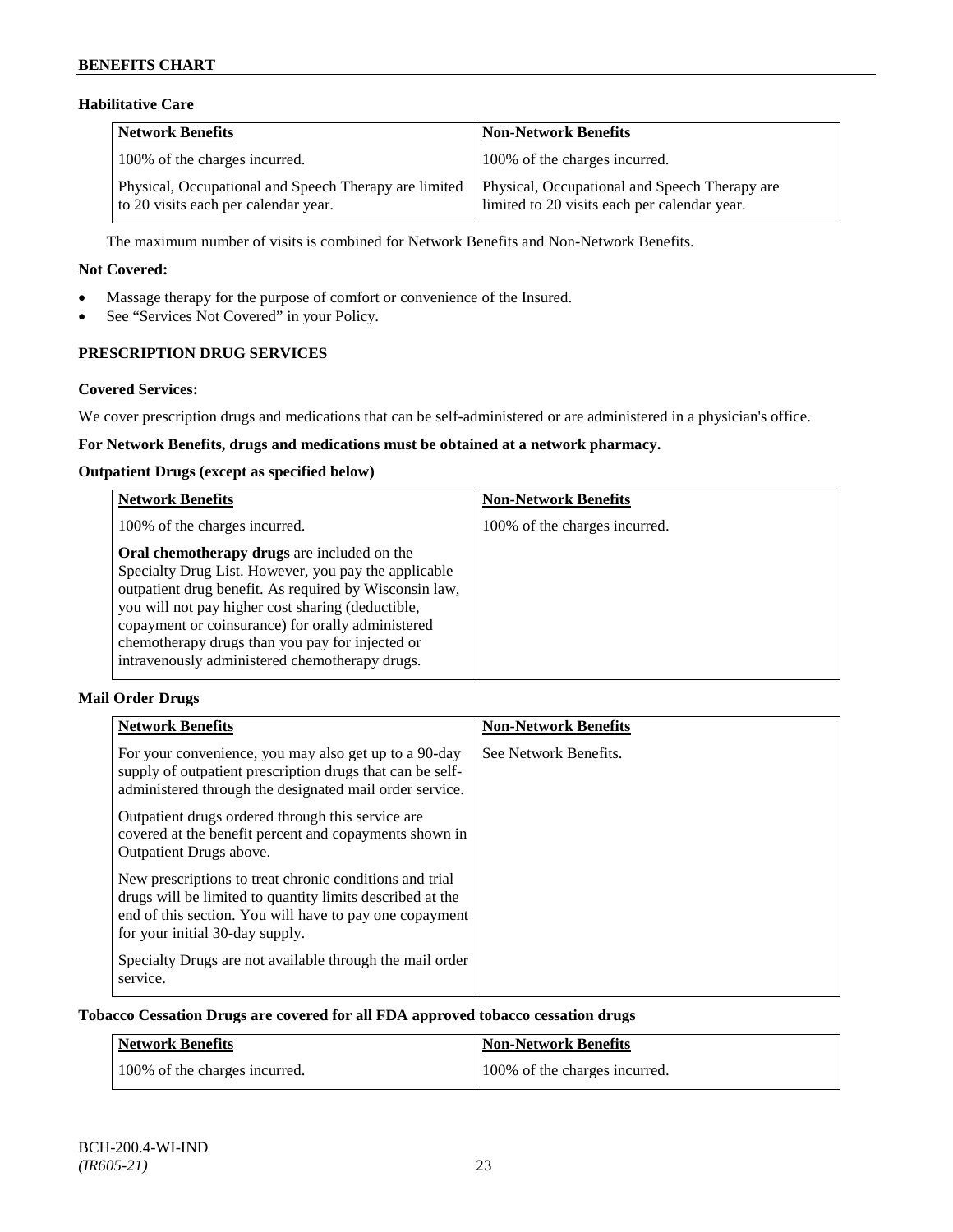# **Contraceptive Drugs**

| <b>Network Benefits</b>                                                                                                          | <b>Non-Network Benefits</b>   |
|----------------------------------------------------------------------------------------------------------------------------------|-------------------------------|
| 100% of the charges incurred for formulary drugs.                                                                                | 100% of the charges incurred. |
| If a physician requests that a Non-Formulary<br>contraceptive drug be dispensed as written, the drug<br>will be covered at 100%. |                               |

# **Specialty Drugs that are Self-Administered**

| <b>Network Benefits</b>                                                                                                                                                                                                                                                                                                                                                      | <b>Non-Network Benefits</b> |
|------------------------------------------------------------------------------------------------------------------------------------------------------------------------------------------------------------------------------------------------------------------------------------------------------------------------------------------------------------------------------|-----------------------------|
| 100% of the charges incurred.                                                                                                                                                                                                                                                                                                                                                | No coverage.                |
| Oral chemotherapy drugs are included on the<br>Specialty Drug List. However, you pay the applicable<br>outpatient drug benefit. As required by Wisconsin law,<br>you will not pay higher cost sharing (deductible,<br>copayment or coinsurance) for orally administered<br>chemotherapy drugs than you pay for injected or<br>intravenously administered chemotherapy drugs. |                             |

In order for the plan to better manage available manufacturer-funded copayment assistance, copayments for certain specialty medications may vary and be set to approximate the maximum of any available manufacturer-funded copayment assistance programs. However, in no case will true out-of-pocket costs to the Insured be greater than the maximum copayment/coinsurance shown in this Benefits Chart. Manufacturer-funded copayment assistance received by an Insured will not apply to the Insured's annual deductible or out-of-pocket limit.

Specialty Drugs are limited to drugs on the Specialty Drug List and must be obtained from a designated vendor.

### **Limitations:**

- Certain drugs may require prior authorization as indicated on the Formulary. HealthPartners may require prior authorization for the drug and also the site where the drug will be provided. Certain drugs are subject to our utilization review process and quantity limits.
- Certain non-formulary drugs require prior authorization. In addition, certain drugs may be subject to any quantity limits applied as part of our trial program.
- If an Insured requests a brand name drug when there is a generic equivalent, the brand name drug will be covered up to the charge that would apply to the generic drug, minus any required copayment. If a physician requests that a brand name drug be dispensed as written, and we determine the brand name drug is medically necessary, the drug will be paid at the brand name drug benefit.
- We may require Insureds to try over-the-counter (OTC) drug alternatives before approving more costly formulary prescription drugs.
- Unless otherwise specified in the Prescription Drug Services section, you may receive up to a 30-day supply per prescription.
- New prescriptions to treat certain chronic conditions are limited to a 30-day supply.
- A 90-day supply will be covered and dispensed only at pharmacies that participate in our extended day supply program.
- No more than a 30-day supply of Specialty Drugs will be covered and dispensed at a time unless it's a manufacturer supplied drug that cannot be split that supplies the Insured with more than a 30-day supply.
- If a copayment is required, you must pay one copayment for each 30-day supply, or portion thereof.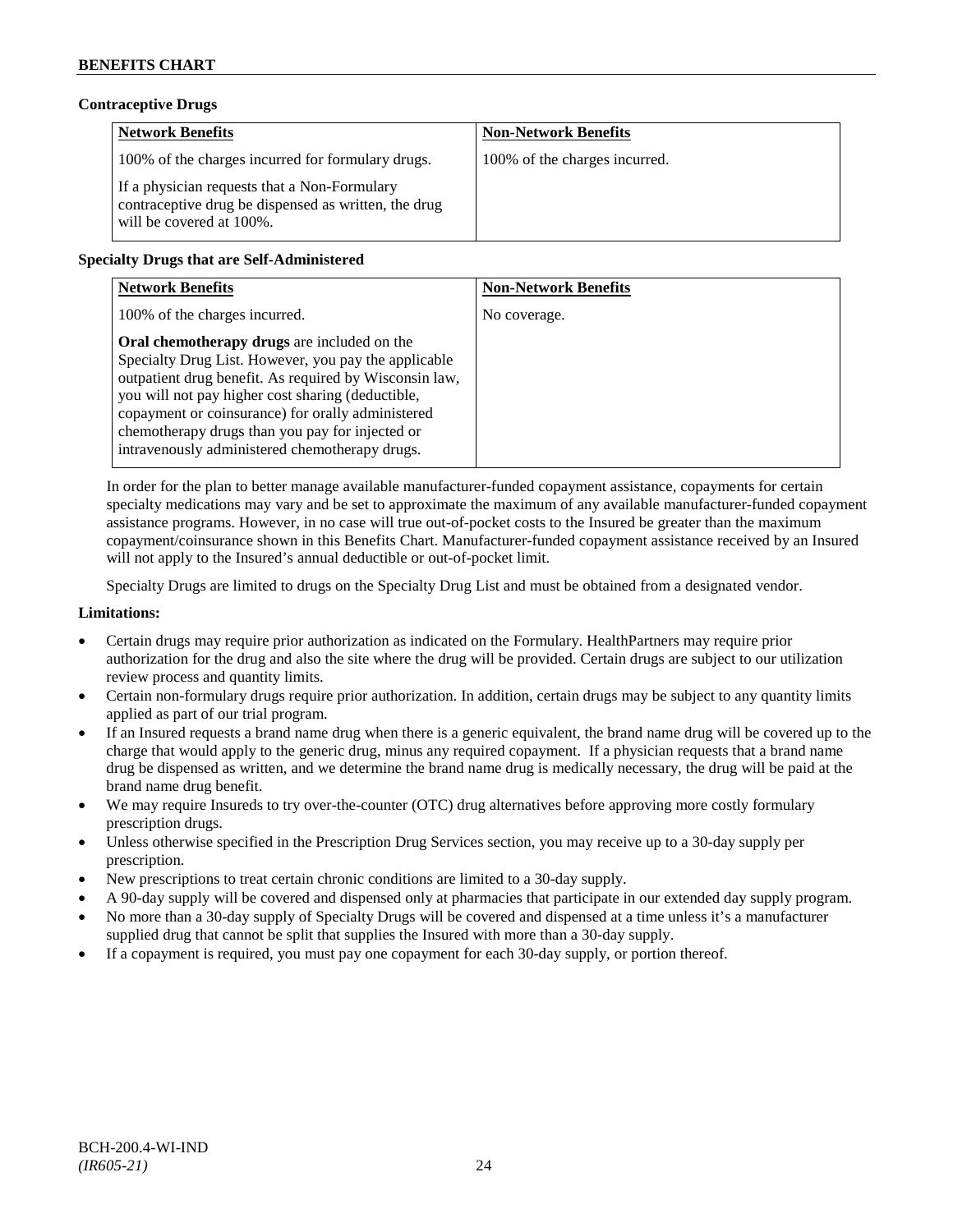### **Not Covered:**

- Replacement of prescription drugs, medications, equipment and supplies due to loss, damage or theft.
- Nonprescription (over-the-counter) drugs or medications, including, but not limited to, vitamins, supplements, homeopathic remedies, and non-FDA approved drugs, unless listed on the Formulary and prescribed by a physician or legally authorized health care provider under applicable state and federal law. This exclusion does not include over-thecounter contraceptives for women as allowed under the Affordable Care Act when the Insured obtains a prescription for the item. In addition, if the Insured obtains a prescription, this exclusion does not include aspirin to prevent cardiovascular disease for men and women of certain ages; folic acid supplements for women who may become pregnant; fluoride chemoprevention supplements for children without fluoride in their water source; and iron supplements for children age 6- 12 who are at risk for anemia.
- All drugs for the treatment of sexual dysfunction.
- All drugs for the treatment of growth deficiency.
- All drugs for the treatment of infertility.
- Medical cannabis.
- Drugs on the Excluded Drug List. The Excluded Drug List includes select drugs within a therapy class that are not eligible for coverage. This includes drugs that may be excluded for certain indications. The Excluded Drug List is available at [healthpartners.com.](http://www.healthpartners.com/)
- Drugs that are newly approved by the FDA until they are reviewed and approved by HealthPartners Pharmacy and Therapeutics Committee.
- Medical devices approved by the FDA will not be covered under the Prescription Drug Services section unless they are on our formulary. Covered medical devices are generally submitted and reimbursed under your medical benefits.
- See "Services Not Covered" in your Policy.

### **PREVENTIVE SERVICES**

### **Applicable Definitions:**

**Routine Preventive Services** are routine healthcare services that include screenings, check-ups and counseling to prevent illness, disease or other health problems before symptoms occur.

**Diagnostic Services** are services to help a provider understand your symptoms, diagnose illness and decide what treatment may be needed. They may be the same services that are listed as preventive services, but they are being used as diagnostic services. Your provider will determine if these services are preventive or diagnostic. These services are not preventive if received as part of a visit to diagnose, manage or maintain an acute or chronic medical condition, illness or injury. When that occurs, unless otherwise indicated below, standard deductibles, copayments or coinsurance apply.

#### **Covered Services:**

We cover preventive services that meet any of the requirements under the Affordable Care Act (ACA) shown in the bulleted items below. These preventive services are covered at 100% under the Network Benefits with no deductible, copayments or coinsurance. (If a preventive service is not required by the ACA and it is covered at a lower benefit level, it will be specified below.) Preventive benefits mandated under the ACA are subject to periodic review and modification. Changes would be effective in accordance with the federal rules. Preventive services mandated by the ACA include:

- Evidence-based items or services that have in effect a rating of A or B in the current recommendations of the United States Preventive Services Task Force with respect to the individual;
- Immunizations for routine use in children, adolescents, and adults that have in effect a recommendation from the Advisory Committee on Immunization Practices of the Centers for Disease Control and Prevention with respect to the individual;
- With respect to infants, children, and adolescents, evidence-informed preventive care and screenings provided for in comprehensive guidelines supported by the Health Resources and Services Administration; and
- With respect to women, preventive care and screenings provided for in comprehensive guidelines supported by the Health Resources and Services Administration.

Covered services are based on established medical policies, which are subject to periodic review and modification by the medical directors. These medical policies (medical coverage criteria) are available by calling Member Services, or logging on to your "*my*HealthPartners" account at [healthpartners.com.](http://www.healthpartners.com/)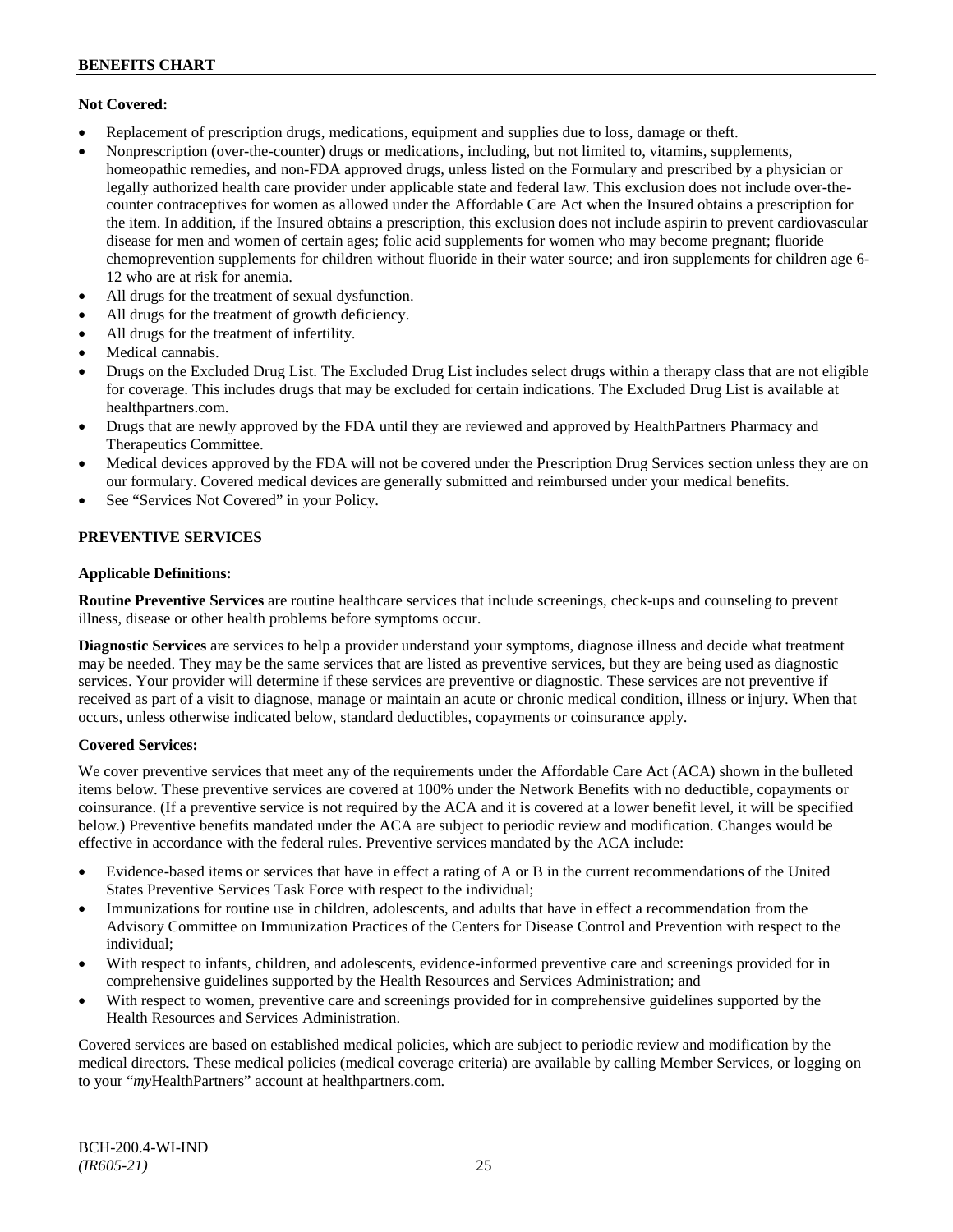### **ACA and state mandated preventive services are covered as follows:**

**Routine Health Exams and Periodic Health Assessments**. A physician or health care provider will counsel you as to how often health assessments are needed based on age, sex and health status. This includes screening and counseling for tobacco cessation and all FDA approved tobacco cessation medications including over-the-counter drugs (as shown in the Prescription Drug Services section).

| Network Benefits              | Non-Network Benefits          |
|-------------------------------|-------------------------------|
| 100% of the charges incurred. | 100% of the charges incurred. |

**Child Health Supervision Services.** This includes pediatric preventive services such as newborn screenings, appropriate immunizations, developmental assessments and laboratory services appropriate to the age of the child from birth to 72 months, and appropriate immunizations to age 18.

| <b>Network Benefits</b>       | <b>Non-Network Benefits</b>   |
|-------------------------------|-------------------------------|
| 100% of the charges incurred. | 100% of the charges incurred. |

### **Routine Prenatal Care and Exams**

| Network Benefits              | <b>Non-Network Benefits</b>   |
|-------------------------------|-------------------------------|
| 100% of the charges incurred. | 100% of the charges incurred. |

**Routine Postnatal Care.** This includes health exams, assessments, education and counseling relating to the period immediately after childbirth.

| <b>Network Benefits</b>       | Non-Network Benefits          |
|-------------------------------|-------------------------------|
| 100% of the charges incurred. | 100% of the charges incurred. |

**Routine Screening Procedures for Cancer.** This includes colorectal screening starting at age 50 and under age 50 for people at high risk of colorectal cancer. This also includes other cancer screenings recommended by the USPSTF with an A or B rating. Women's preventive health services below describe additional routine screening procedures for cancer.

| Network Benefits              | <b>Non-Network Benefits</b>   |
|-------------------------------|-------------------------------|
| 100% of the charges incurred. | 100% of the charges incurred. |

# **Routine Eye and Hearing Exams for members under the age of 22**

| Network Benefits              | <b>Non-Network Benefits</b>   |
|-------------------------------|-------------------------------|
| 100% of the charges incurred. | 100% of the charges incurred. |

**Professional Voluntary Family Planning Services.** This includes services to prevent or delay a pregnancy, including counseling and education. Services must be provided by a licensed provider.

| <b>Network Benefits</b>       | <b>Non-Network Benefits</b>   |
|-------------------------------|-------------------------------|
| 100% of the charges incurred. | 100% of the charges incurred. |

#### **Adult Immunizations**

| Network Benefits              | <b>Non-Network Benefits</b>   |
|-------------------------------|-------------------------------|
| 100% of the charges incurred. | 100% of the charges incurred. |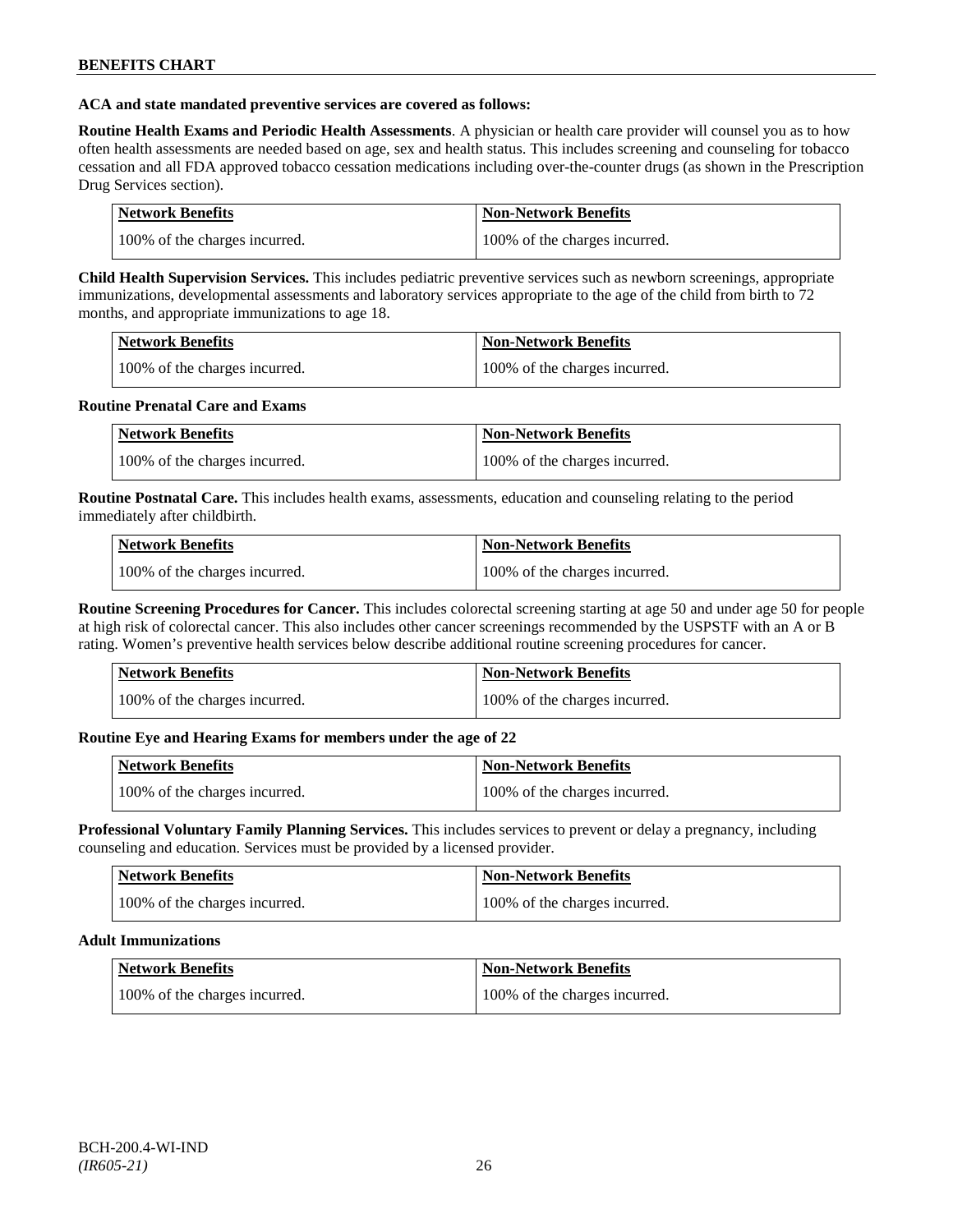**Women's Preventive Health Services.** This includes mammograms, screenings for cervical cancer (pap smears), breast pumps, human papillomavirus (HPV) testing, counseling for sexually transmitted infections, counseling and screening for human immunodeficiency virus (HIV), and all FDA approved contraceptive methods as prescribed by a doctor, sterilization procedures, education and counseling (see the Prescription Drug Services section for coverage of oral contraceptive drugs). We also provide genetic screening for BRCA if someone in your family has the gene or you have a diagnosis of cancer.

The U.S. Preventive Services Task Force (USPSTF) recommends screening mammography, with or without clinical breast examination (CBE), every 1-2 years for women aged 40 and older. For women age 50 and older, we cover an annual mammogram.

| Network Benefits              | <b>Non-Network Benefits</b>   |
|-------------------------------|-------------------------------|
| 100% of the charges incurred. | 100% of the charges incurred. |

**Obesity Screening and Management.** We cover obesity screening and counseling for all ages during a routine preventive care exam. If you are age 18 or older and have a body mass index of 30 or more, we also cover intensive obesity management to help you lose weight. Your primary care doctor can coordinate these services.

| <b>Network Benefits</b>       | <b>Non-Network Benefits</b>   |
|-------------------------------|-------------------------------|
| 100% of the charges incurred. | 100% of the charges incurred. |

**Preventive Medications.** We cover preventive medications currently recommended by USPSTF with an A or B rating if they are prescribed by your medical provider and they are listed on our Formulary. Preventive medications are subject to periodic review and modification. Changes would be effective in accordance with the federal rules and reflected in our current medical coverage criteria for preventive care services.

| <b>Network Benefits</b>       | <b>Non-Network Benefits</b>   |
|-------------------------------|-------------------------------|
| 100% of the charges incurred. | 100% of the charges incurred. |

# **In addition to any ACA or state mandated preventive services referenced above, we cover the following eligible preventive services:**

# **Routine Hearing Exams for Adults Age 22 and older**

| Network Benefits              | <b>Non-Network Benefits</b>   |
|-------------------------------|-------------------------------|
| 100% of the charges incurred. | 100% of the charges incurred. |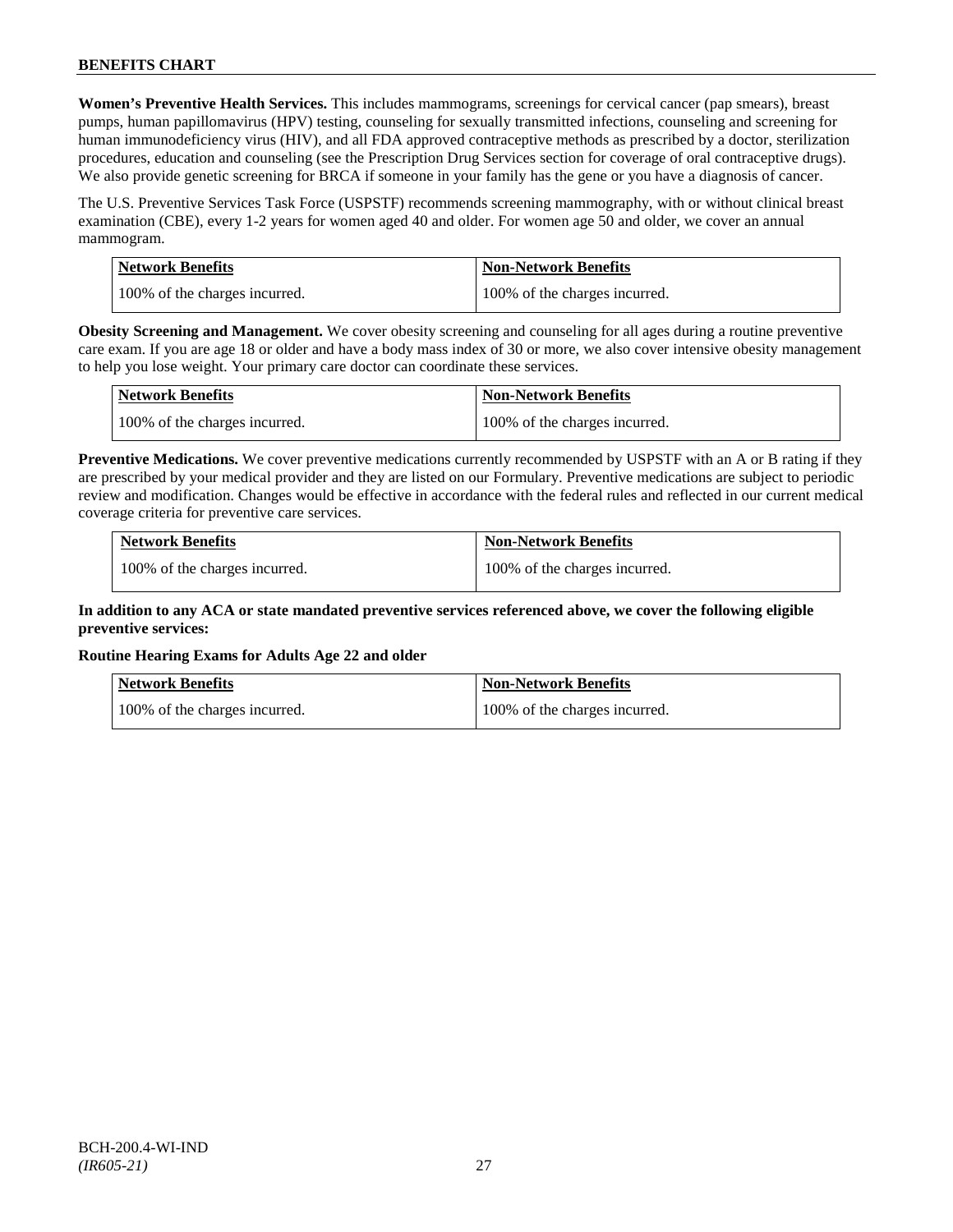**Ovarian Cancer Surveillance Tests for women who are at risk.** "At risk for ovarian cancer" means (1) having a family history that includes any of the following: one or more first-degree or second-degree relatives with ovarian cancer, clusters of female relatives with breast cancer or nonpolyposis colorectal cancer; or (2) testing positive for BRCA1 or BRCA2 mutations. "Surveillance tests for ovarian cancer" means annual screening using: CA-125 serum tumor marker testing, transvaginal ultrasound, pelvic examination or other proven ovarian cancer screening tests currently being evaluated by the federal Food and Drug Administration or by the National Cancer Institute.

| <b>Network Benefits</b>                                 | <b>Non-Network Benefits</b>                             |
|---------------------------------------------------------|---------------------------------------------------------|
| Coverage level is same as corresponding Network         | Coverage level is same as corresponding Non-Network     |
| Benefit, depending on type of service provided, such as | Benefit, depending on type of service provided, such as |
| Diagnostic Imaging Services, Laboratory Services        | Diagnostic Imaging Services, Laboratory Services        |
| Office Visits for Illness or Injury, or Preventive      | Office Visits for Illness or Injury, or Preventive      |
| Services.                                               | Services.                                               |
|                                                         |                                                         |

### **Limitations:**

• Services are not preventive if received as part of a visit to diagnose, manage or maintain an acute or chronic medical condition, illness or injury. When that occurs, unless otherwise indicated above, standard deductibles, copayments or coinsurance apply.

### **Not Covered:**

- Routine eye exams for adults age 22 and older.
- See "Services Not Covered" in your Policy.

# **TRANSPLANT SERVICES**

### **Applicable Definitions:**

**Autologous.** This is when the source of cells is from the individual's own marrow or stem cells.

**Allogeneic.** This is when the source of cells is from a related or unrelated donor's marrow or stem cells.

**Allogeneic Bone Marrow Transplant.** This is when the bone marrow is harvested from the related or unrelated donor and stored. The patient undergoes treatment which includes tumor ablation with high-dose chemotherapy and/or radiation. The bone marrow is reinfused (transplanted).

**Autologous Bone Marrow Transplant.** This is when the bone marrow is harvested from the individual and stored. The patient undergoes treatment which includes tumor ablation with high-dose chemotherapy and/or radiation. The bone marrow is reinfused (transplanted).

**Autologous/Allogeneic Stem Cell Support.** This is a treatment process that includes stem cell harvest from either bone marrow or peripheral blood, tumor ablation with high-dose chemotherapy and/or radiation, stem cell reinfusion, and related care. Autologous/allogeneic bone marrow transplantation and high dose chemotherapy with peripheral stem cell rescue/support are considered to be autologous/allogeneic stem cell support.

**Designated Transplant Center.** This is any health care provider, group or association of health care providers designated by us to provide services, supplies or drugs for specified transplants for our Insureds.

**Transplant Services.** This is transplantation (including retransplants) of the human organs or tissue listed below, including all related post-surgical treatment, follow-up care and drugs and multiple transplants for a related cause. Transplant services do not include other organ or tissue transplants or surgical implantation of mechanical devices functioning as a human organ, except surgical implantation of an FDA approved Ventricular Assist Device (VAD) or total artificial heart, functioning as a temporary bridge to heart transplantation.

Prior authorization is required prior to consultation to support coordination of care and benefits.

# **Covered Services:**

We cover eligible transplant services (as defined above) while you are covered under your Policy. Transplants that will be considered for coverage are limited to the following:

Kidney transplants for end-stage disease.

BCH-200.4-WI-IND *(IR605-21)* 28